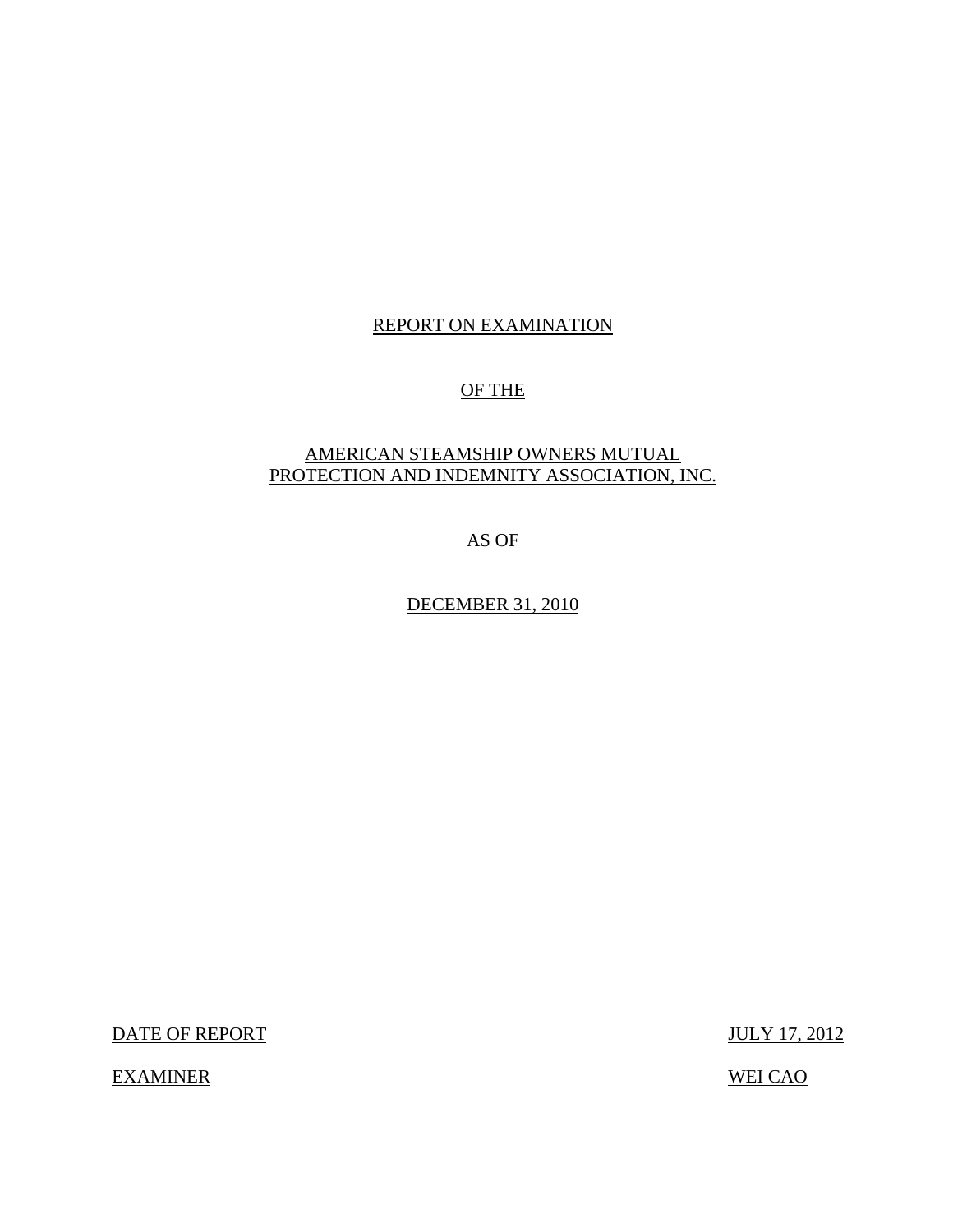## TABLE OF CONTENTS

# ITEM NO. PAGE NO. [1. Scope of examination 2](#page-3-0) 2. Description of Association 3 A. Management 3 B. Territory and plan of operation 6 C. Reinsurance 6 D. Significant operating ratios 13 E. Accounts and records 13 3. Financial statements 14 A. Balance sheet 14 [B. Underwriting and investment exhibit 16](#page-17-0) C. Capital and surplus 17 4. Losses and loss adjustment expenses 17 5. Future assessments up to the difference between ultimate and present value of losses 17 [6. Borrowed money 19](#page-20-0) [7. Compliance with prior report on examination 19](#page-20-0) [8. Summary of comments and recommendations 24](#page-25-0)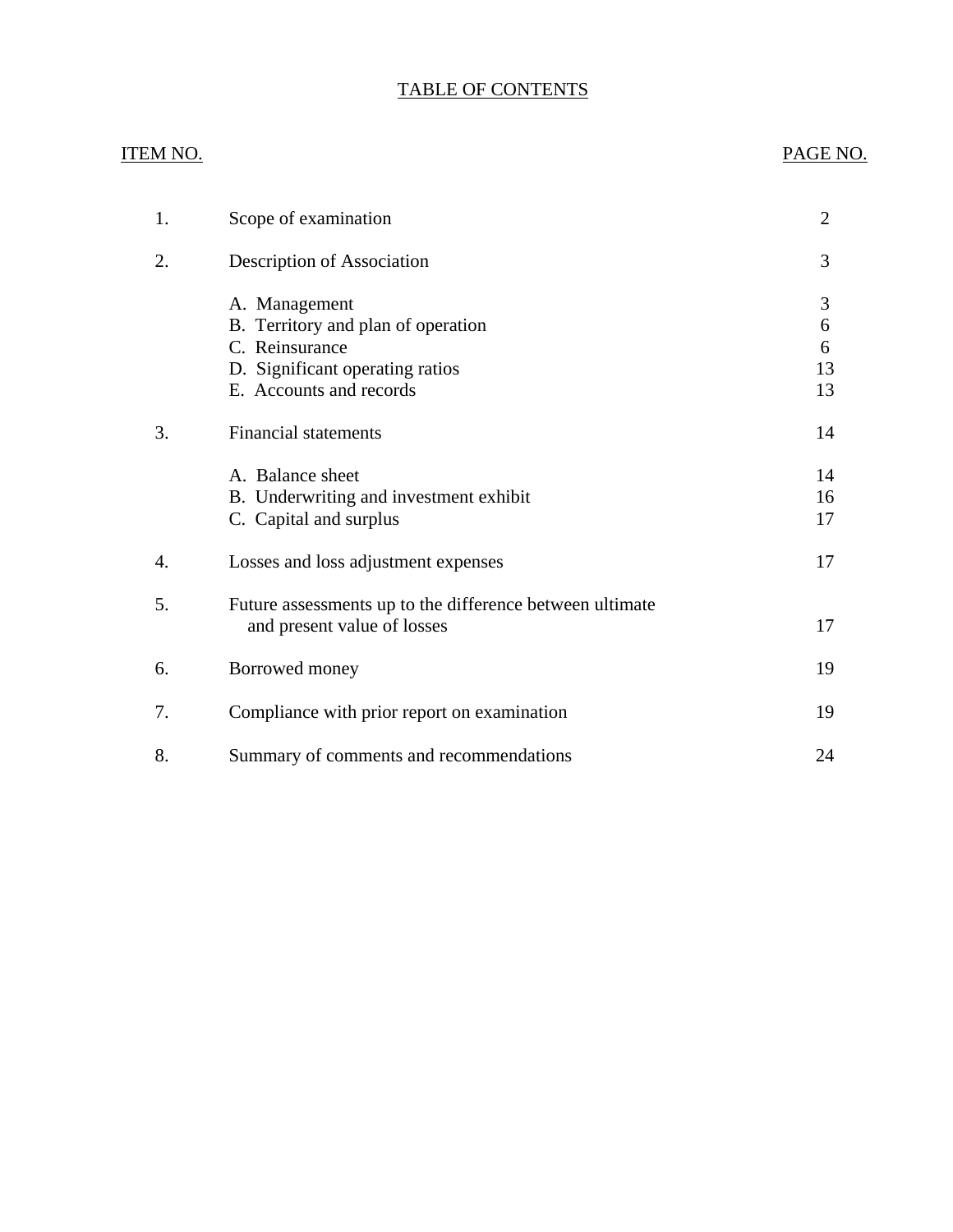

## NEW YORK STATE DEPARTMENTof *~,........,,* FINANCIAL SERVICES

Andrew M. Cuomo **Benjamin M. Lawsky** Governor Superintendent

July 17, 2012

Honorable Benjamin M. Lawsky Superintendent of Financial Services Albany, New York 12257

Sir:

Pursuant to the requirements of the New York Insurance Law, and in compliance with the instructions contained in Appointment Number 30726 dated June 14, 2011, attached hereto, I have made an examination into the condition and affairs of American Steamship Owners Mutual Protection and Indemnity Association, Inc. as of December 31, 2010, and submit the following report thereon.

Wherever the designation "the Association" appears herein without qualification, it should be understood to indicate American Steamship Owners Mutual Protection and Indemnity Association, Inc.

Wherever the term "Department" appears herein without qualification, it should be understood to mean the New York State Department of Financial Services.

The examination was conducted at the Association's home office located at 1 Battery Park Plaza  $31<sup>st</sup>$  Floor, New York, NY 10004.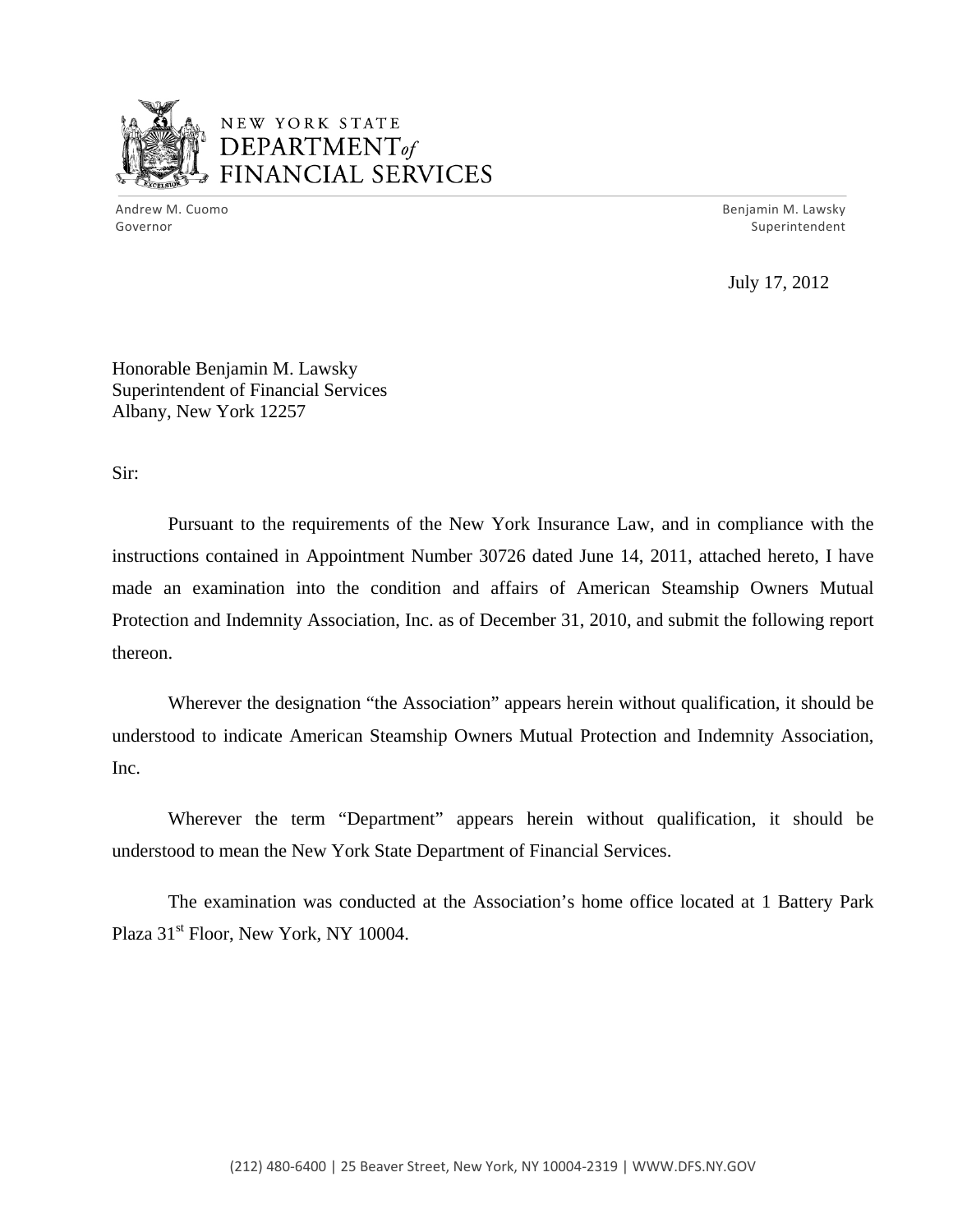#### 1. SCOPE OF EXAMINATION

<span id="page-3-0"></span>The Department has performed an individual examination of the Association, a single-state insurer. The previous examination was conducted as of December 31, 2005. This examination covered the five-year period from January 1, 2006 through December 31, 2010. Transactions occurring subsequent to this period were reviewed where deemed appropriate by the examiner.

This examination was conducted in accordance with the National Association of Insurance Commissioners ("NAIC") Financial Condition Examiners Handbook ("Handbook"), which requires that we plan and perform the examination to evaluate the financial condition and identify prospective risks of the Association by obtaining information about the Association including corporate governance, identifying and assessing inherent risks within the Association and evaluating system controls and procedures used to mitigate those risks. This examination also includes assessing the principles used and significant estimates made by management, as well as evaluating the overall financial statement presentation, management's compliance with Statutory Accounting Principles and annual statement instructions when applicable to domestic state regulations.

All financially significant accounts and activities of the Association were considered in accordance with the risk-focused examination process. The examiners also relied upon audit work performed by the Association's independent public accountants when appropriate.

This examination report includes a summary of significant findings for the following items as called for in the Handbook:

> Significant subsequent events History of Association Corporate records Management and control Fidelity bonds and other insurance Territory and plan of operation Loss experience Reinsurance Accounts and records Financial statements Summary of recommendations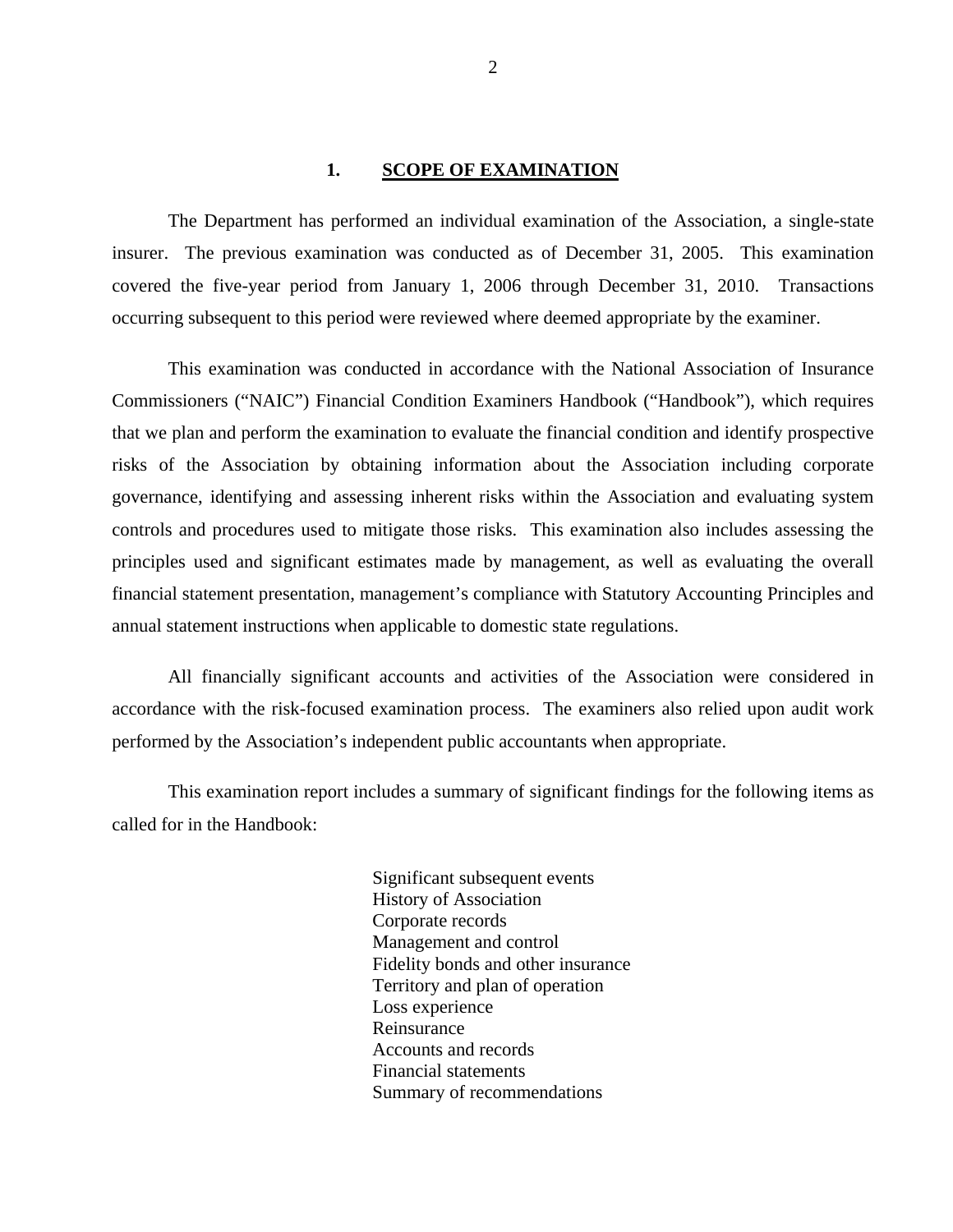A review was also made to ascertain what action was taken by the Association with regard to comments and recommendations contained in the prior report on examination.

This report on examination is confined to financial statements and comments on those matters that involve departures from laws, regulations or rules, or that are deemed to require explanation or description.

### **2. DESCRIPTION OF ASSOCIATION**

American Steamship Owners Mutual Protection and Indemnity Association, Inc. was incorporated under the laws of the State of New York on February 14, 1917. It became licensed and commenced business on February 20, 1917. The Association primarily writes ocean marine for its members.

The Association is a mutual protection and indemnity insurance club and is a member of the International Group of Protection and Indemnity Clubs ("International Group" or "Pool"), a collection of thirteen mutual insurance associations, which together provide protection and indemnity insurance for approximately 90% of all world shipping. The Association operates as a mutual marine insurance company and, as such, all policyholders are members. The members are subject to a contingent liability or assessment without limit for a proportionate share of any deficiency or impairment as provided by law and fixed in accordance with the bylaws of the Association. However, any such assessment shall be for the exclusive benefit of the policyholders who provided such a contingent liability.

#### A. Management

Pursuant to the Association's charter and by-laws, management of the Association is vested in a board of directors consisting of not less than thirteen or more than twenty-five members. The board meets four times during each calendar year. At December 31, 2010, the board of directors was comprised of the following twenty three members:

Vassilios Bacolitsas Director,

#### Name and Residence Principal Business Affiliation

London, UK Sea Pioneer Shipping Corporation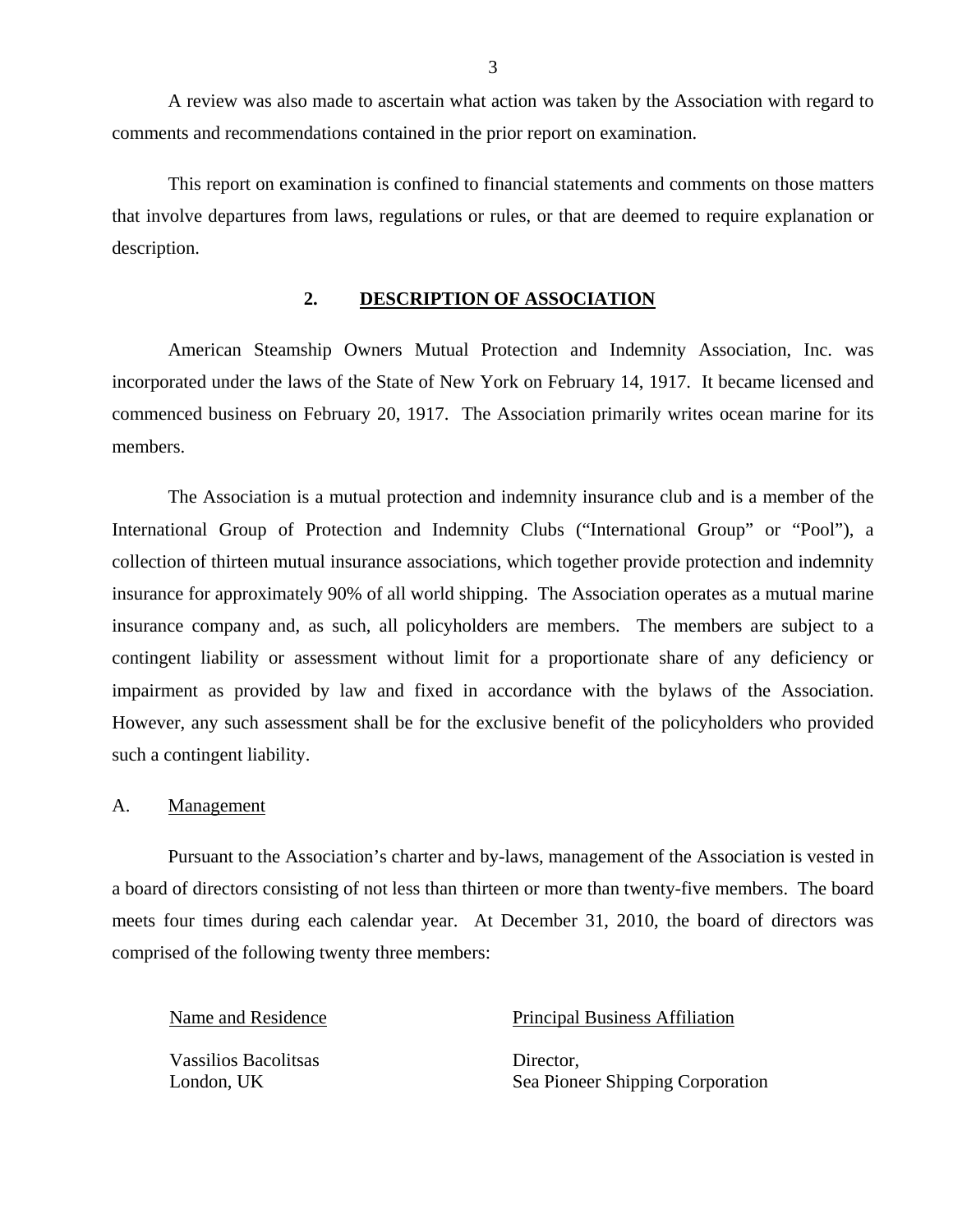#### Name and Residence

Morton S. Bouchard III Lloyd Harbor, NY

Lawrence J. Bowles Manhasset, NY

Richard H. Brown, Jr. Rockville Center, NY

Calvin W.S. Cheng New York, NY

James P. Corcoran Lloyd Harbor, NY

Kenneth T. Engstrom Miami, FL

Elias Gotsis Piraeus, Greece

George D. Gourdomichalis Piraeus, Greece

Chih-Chien Hsu Shanghai, China

Angelos Kostakos Athens, Greece

Markos K. Marinakis New York, NY

Michael L. Murley Longview, TX

Martin C. Recchuite Calabasas, CA

Katia Restis Athens, Greece

Paul Sa New York, NY

Cigdem Sarioglu Ergut Istanbul, Turkey

Principal Business Affiliation

President – Chief Executive Officer, Bouchard Transportation Company, Inc.

Partner Nourse & Bowles, LLP.

Non-Member Director

Chairman, Eastmark Associates, Inc.

Non-Member Director

Executive Vice-President, International Shipping Partners

Manager Director, Eurotankers, Inc.

President/Executive Director, G. Bros. Maritime S.A.

Managing Director, Eddie Steamship Company, Ltd.

Claims Manager, Oceanstar Management, Inc.

President, Marinakis Chartering, Inc.

Risk Manager, Martin Resource Management Corporation

Non-Member Director

Control Manager, Enterprises Shipping & Trading S.A.

Managing Director, Standard Shipping, Inc.

Vice President, Sarioglu Shipping & Tourism Ltd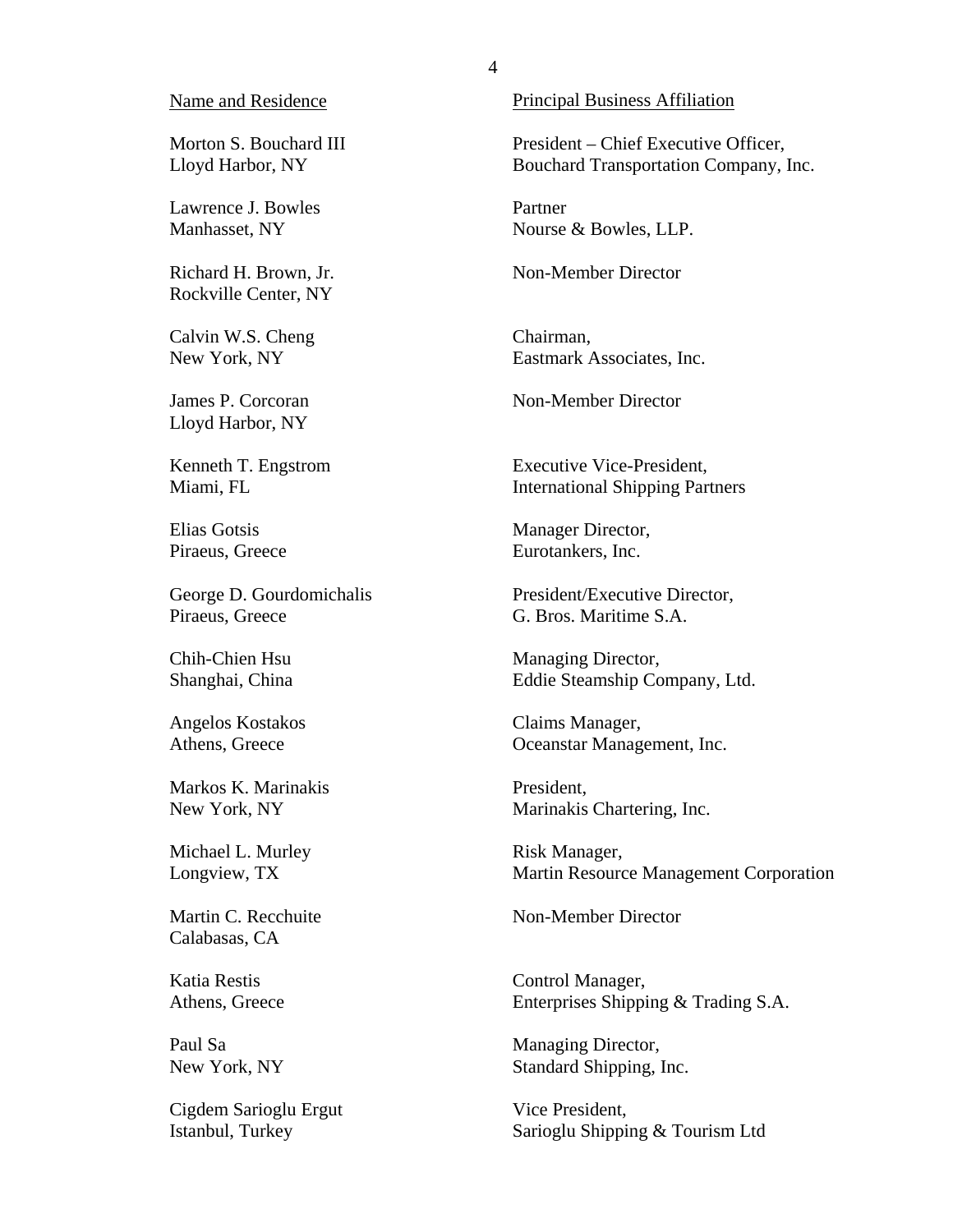| Name and Residence       | <b>Principal Business Affiliation</b>     |
|--------------------------|-------------------------------------------|
| Steven T. Scalzo         | Chief Operating Officer,                  |
| Yarrow Point, Washington | Marine Resources Group, Inc.              |
| George Vakirtzis         | General Manager, Chief Financial Officer, |
| Athens, Greece           | Polembros Shipping Limited                |
| Ioannis Vardinoyannis    | Chief Executive Officer,                  |
| Piraeus, Greece          | Hellenic Seaways Maritime S.A.            |
| Jonathan C. Wales        | Chief Financial Officer,                  |
| Marblehead, MS           | <b>Reinauer Transportation Companies</b>  |
| J. Arnold Witte          | President/Chief Executive Officer,        |
| Hillside, NJ             | Donjon Marine Company, Inc.               |
| Servet Yardimci          | Chairman,                                 |
| Istanbul, Turkey         | Yardimci Group                            |

A review of the minutes of the board of directors' meetings held during the examination period indicated that the meetings were generally well attended. Each member was furnished a copy of the prior report on examination pursuant to Section 312(b) of the New York Insurance Law.

The Association is managed by Shipowners Claims Bureau Inc. ("SCB"), whereby SCB provides administrative, underwriting, accounting, and claims processing services to the Association for an annual fee. SCB is owned by Eagle Ocean Management, LLC ("EOM'). The shareholders of EOM consist exclusively of members of SCB's management staff.

As of December 31, 2010, the principal officers of the Association were as follows:

| Name               | Title                                                        |
|--------------------|--------------------------------------------------------------|
| Joseph Hughes      | Chairman/Chief Executive Officer –                           |
| Vincent J Solarino | SCB, Inc. & Secretary<br>President/Chief Operating Officer – |
| Arpad A. Kadi      | SCB, Inc. & Manager<br>Controller - SCB, Inc. & Manager      |
|                    |                                                              |

5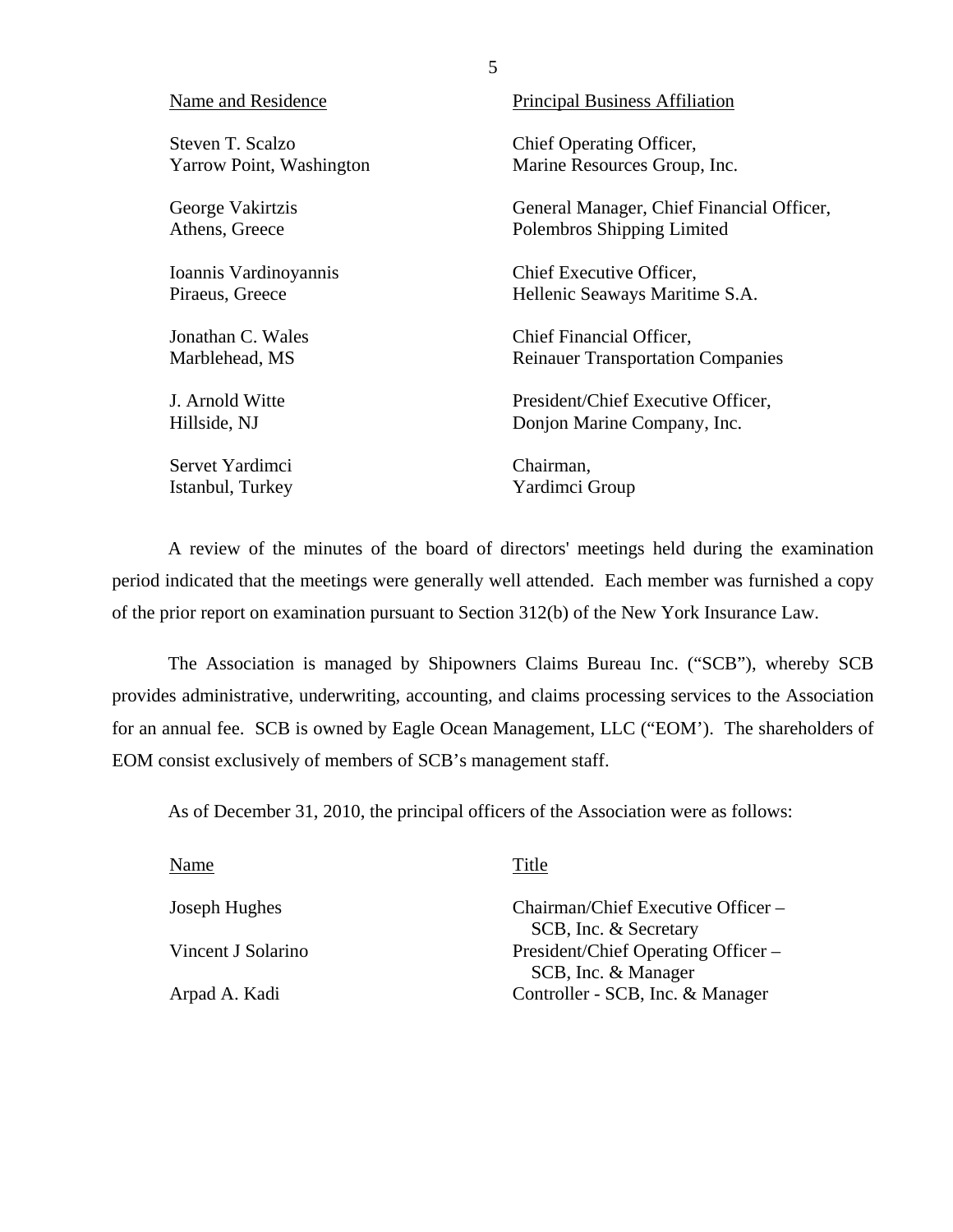#### B. Territory and Plan of Operation

As of December 31, 2010, the Association was licensed to write business in New York State only. As of the examination date, the Association was authorized to transact the kinds of insurance as defined in the following numbered paragraph of Section 1113(a) of the New York Insurance Law:

| Paragraph | Line of Business                |
|-----------|---------------------------------|
|           | Marine protection and indemnity |

Based on the line of business for which the Association is licensed and pursuant to the requirements of Articles 13 and 41 of the New York Insurance Law, and in recognition of the Association's unusual nature and its special form of operation, the Department has specified \$7,500,000 as the minimum surplus to be maintained by the Association.

The Association provides liability coverage to domestic and international ship-owners, operators and charterers, which is marketed predominately through brokers. Business from international members accounts for more than 85% of the Association's written tonnage.

The following schedule shows the direct premiums written by the Association in New York for the period under examination:

| Year | <b>Direct Premiums Written</b> |
|------|--------------------------------|
| 2006 | \$175,967,376                  |
| 2007 | \$132,649,595                  |
| 2008 | \$145,466,336                  |
| 2009 | \$109,907,089                  |
| 2010 | \$115,336,577                  |

## C. Reinsurance

#### Assumed

The Association is a direct writer and is not a party to any individual assumed reinsurance agreement.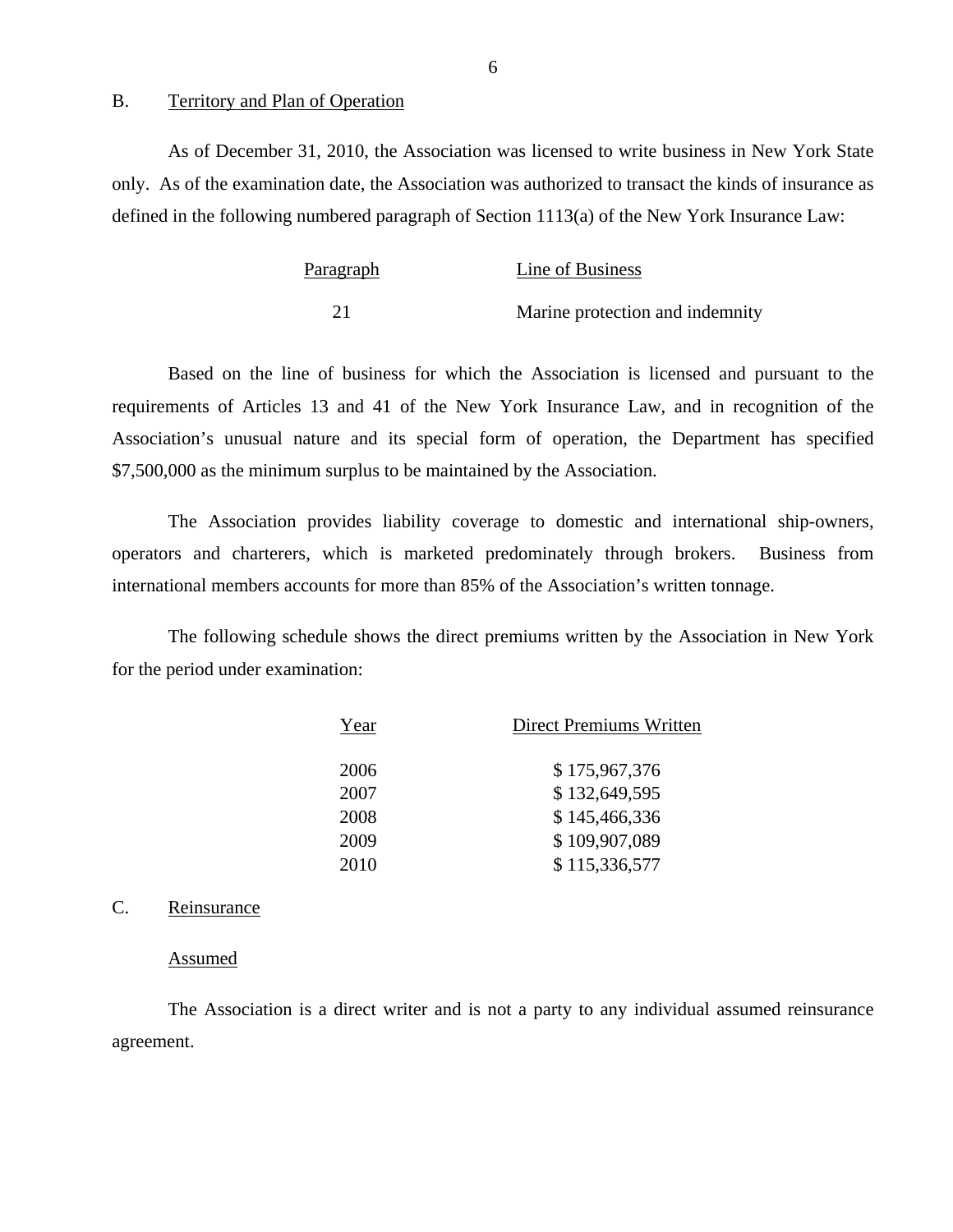#### International Group of Protection and Indemnity Clubs ("International Group" or "Pool")

Effective December 1997, the Association became one of the thirteen separate and independent principal clubs in the International Group that purchases excess of loss reinsurance protection for marine risks as a pool. In accordance with the terms of the pooling agreement between the International Group and its members, the Pool self-insures itself amongst its members. The amount each member must contribute to the Pool is determined by the amount of tonnage each member writes in relation to the gross tonnage written. Each member is responsible for its proportional share of losses.

The Association's 2010 contribution to pool claims is fixed at 4.1%. Claims in excess of \$8,000,000 are submitted to the other members of the pool who will pay approximately 95.9% of the losses on the lower pool layer (between \$8,000,000 and \$30,000,000) and the upper pool layer (between \$30,000,000 and \$50,000,000). The Pool collectively purchases outward reinsurance ("general excess") in excess of \$50,000,000 at 75% for the first layer of \$500,000,000, and at 100% thereafter. The exposed 25% of the first general excess layer is collectively reinsured by all pooling members as well. The Hydra Insurance Company Limited ("Hydra") captive reinsures each club for losses incurred on other pooling members' pool claims in this layer as well as the upper pool layer. Hydra Insurance Company Limited is a segregated cell captive insurance company incorporated under the laws of Bermuda in which each Club is an account owner.

## Ceded

The Association has structured its ceded reinsurance program as follows:

### Type of Contract Cession

Protection and Indemnity ("P & I")

 $(50\% \text{ Munich} \text{ Re}; 50\% \text{ Swiss} \text{ Re})$  to \$9,000,000 in the aggregate.

Layer 1A 50% of \$4,000,000 excess of \$4,000,000 ultimate net 100% Unauthorized (Partner Re) loss any one vessel, any one accident or occurrence up to \$16,000,000 in the aggregate.

Layer 1B 50% of \$3,000,000 excess of \$5,000,000, ultimate net 100% Unauthorized loss any one vessel, any one accident or occurrence up

Lower Pool Layer  $$22,000,000$  excess of \$8,000,000 any one vessel, any one accident or occurrence.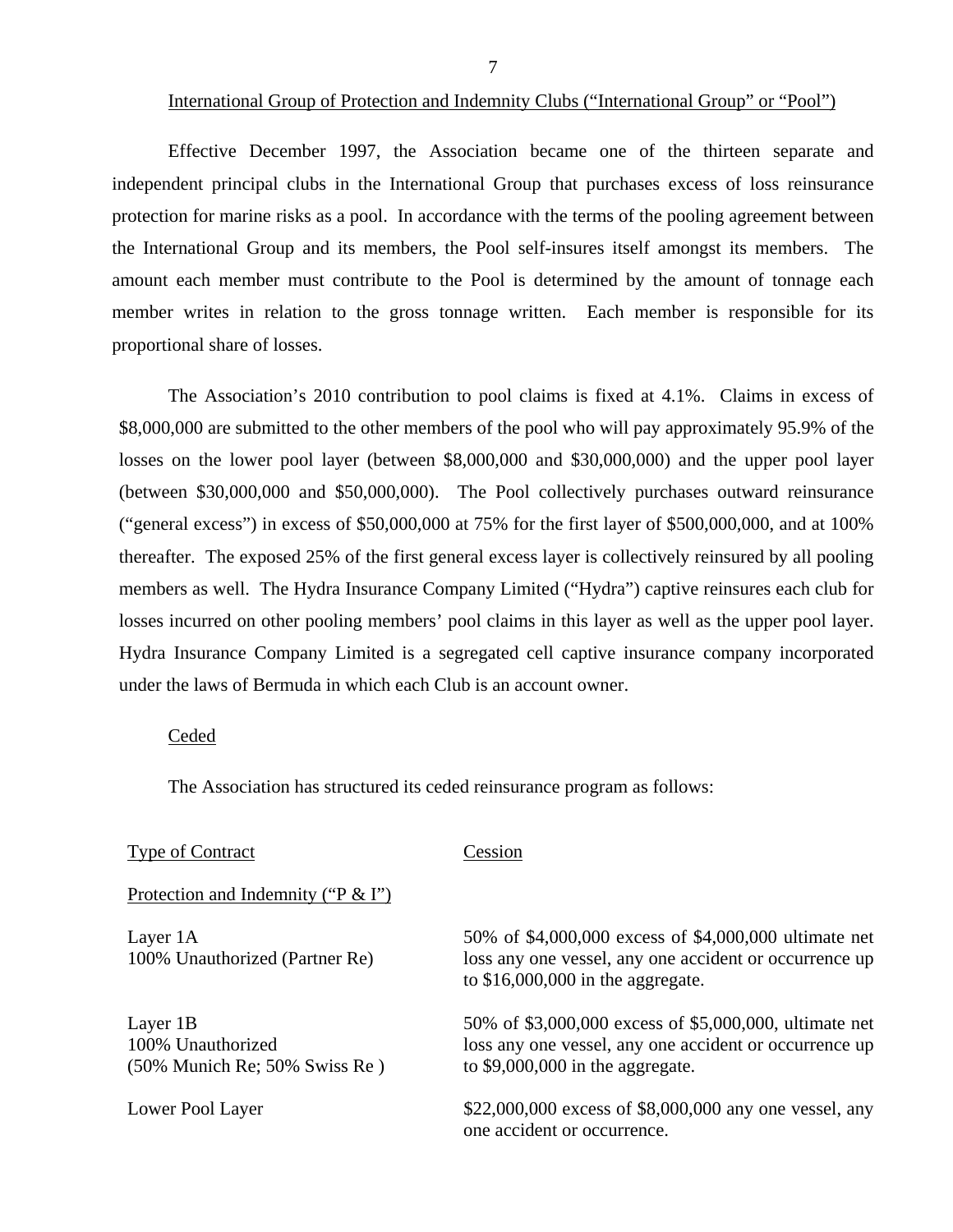| <b>Type of Contract</b>                                      | Cession                                                                                                                                                                                                       |
|--------------------------------------------------------------|---------------------------------------------------------------------------------------------------------------------------------------------------------------------------------------------------------------|
| <b>Upper Pool Layer</b>                                      | \$20,000,000 excess of \$30,000,000 any one vessel,<br>any one accident or occurrence.                                                                                                                        |
| 25% Pool Co-Insurance                                        | 25% of \$500,000,000 excess of \$50,000,000 of any<br>one vessel arising out of any event.                                                                                                                    |
| Pool-Hydra                                                   |                                                                                                                                                                                                               |
| <b>Upper Pool Layer</b>                                      | \$20,000,000 excess of \$30,000,000 any one vessel,<br>any one accident or occurrence.                                                                                                                        |
| 25% Pool Co-Insurance                                        | 25% of \$500,000,000 excess of \$50,000,000 of any<br>one vessel arising out of any event.                                                                                                                    |
|                                                              | Oil Pollution Risk                                                                                                                                                                                            |
|                                                              | 25% of \$500,000,000 excess of \$50,000,000 of any<br>one vessel arising out of any event.                                                                                                                    |
| Pool-Excess of Loss                                          |                                                                                                                                                                                                               |
| <b>First Layer</b><br>78.2% Authorized<br>21.8% Unauthorized | 75% of \$500,000,000 excess of \$50,000,000 of any<br>one vessel arising out of any event with the Pool<br>covering the remaining 25%, which is then reinsured<br>by Hydra.                                   |
|                                                              | <b>Oil Pollution Risk</b>                                                                                                                                                                                     |
|                                                              | 75% of \$500,000,000 excess of \$50,000,000 as a<br>separate limit for oil pollution risk for any one vessel,<br>any one event with the Pool covering the remaining<br>25%, which is then reinsured by Hydra. |
| Second Layer<br>58.9% Authorized<br>41.1% Unauthorized       | \$500,000,000 excess of \$550,000,000 any one vessel<br>arising out of any one event.                                                                                                                         |
| Third Layer<br>46.4% Authorized<br>53.6% Unauthorized        | \$500,000,000 excess of \$550,000,000 as a separate<br>limit for oil pollution risk for any one vessel, any one<br>event.                                                                                     |
|                                                              | \$1,000,000,000 excess of \$1,050,000,000 any one<br>vessel, any one event and in aggregate related to<br>Protection & Indemnity claims other than oil pollution<br>claims.                                   |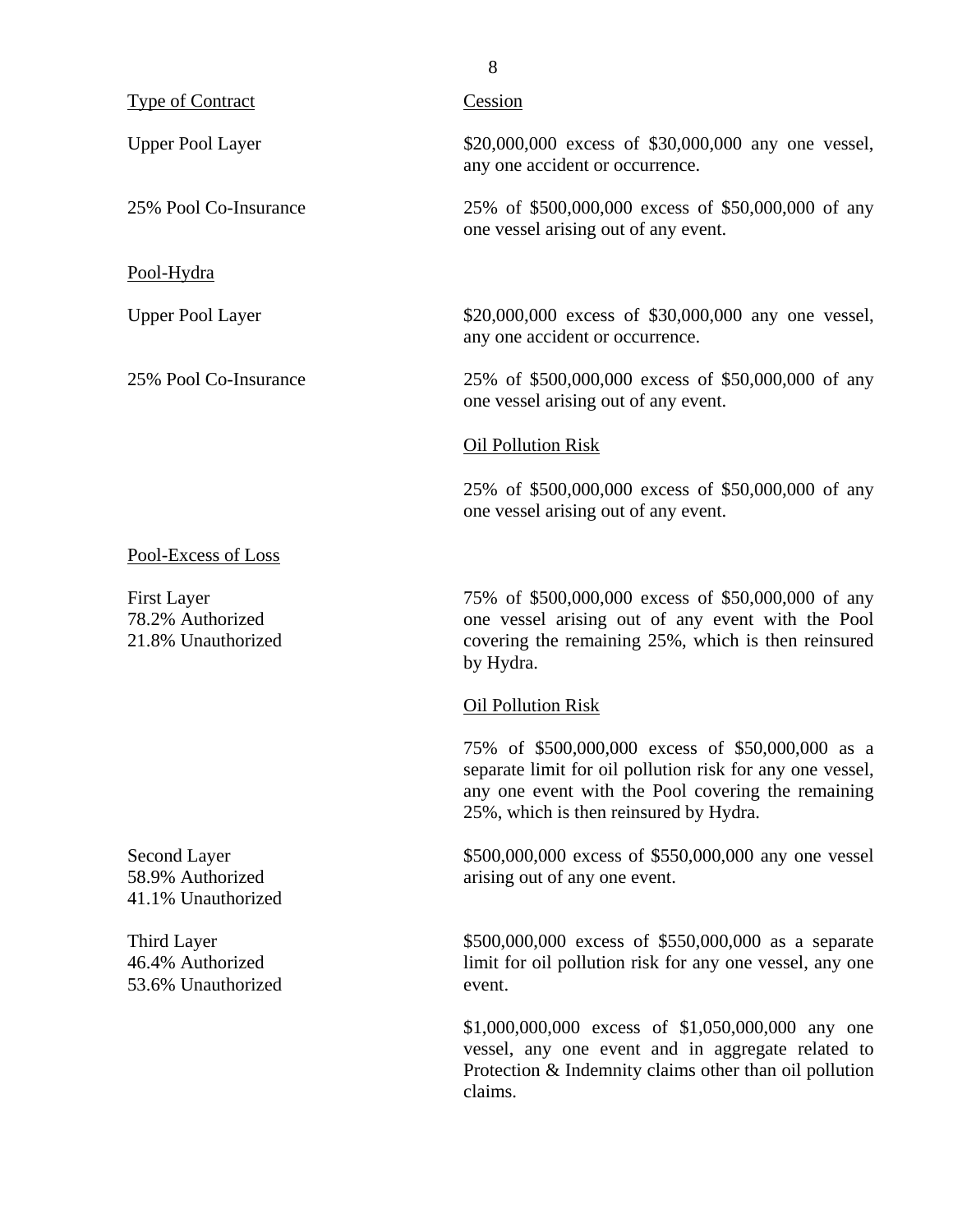Type of Contract Cession

Collective Overspill

Salvors' Liability

23.4% Unauthorized

35.1% Unauthorized

Crew Liability

2.8% Unauthorized

3.75 Authorized \$1,000,000,000 excess of \$2,050,000,000 any one 96.25% Unauthorized vessel arising from any one event and in aggregate.

Passenger Liabilities There is an overall limit of \$3,000,000,000 for any one vessel, any one event covering passengers and seamen as defined in the pooling agreement and a sub limit of \$2,000,000,000 in respect of liabilities to passengers only.

92.7% Authorized \$100,000,000 excess of \$375,000 any one salvage 7.3% Unauthorized operation. To cover Salvors' legal liability for oil pollution during work in the nature of salvage but only to pay claims. Excluding liability arising from the use of Salvors' vessels covered by the vessels entry in a P&I Association.

War Risk To indemnify the assured for P&I risks, for which cover is excluded from vessel's entry solely by reason of the war exclusion clause.

First Layer \$200,000,000 excess of the proper value of the ship, 78.4% Authorized or \$100M, whichever is less, and further subject to a 21.6% Unauthorized minimum excess of \$50,000 any one vessel, any one occurrence.

Second Layer \$200,000,000 excess of First Layer limit any one 76.6% Authorized vessel, any one occurrence.

Third Layer  $$100,000,000$  excess of Second Layer limit any one 64.9% Authorized vessel, any one occurrence.

97.2% Authorized To pay claims in respect of crew risks as original.

First Layer \$4,500,000 excess of \$500,000 any one accident, any one vessel.

Second Layer \$5,000,000 excess of \$5,000,000 any one accident, any one vessel.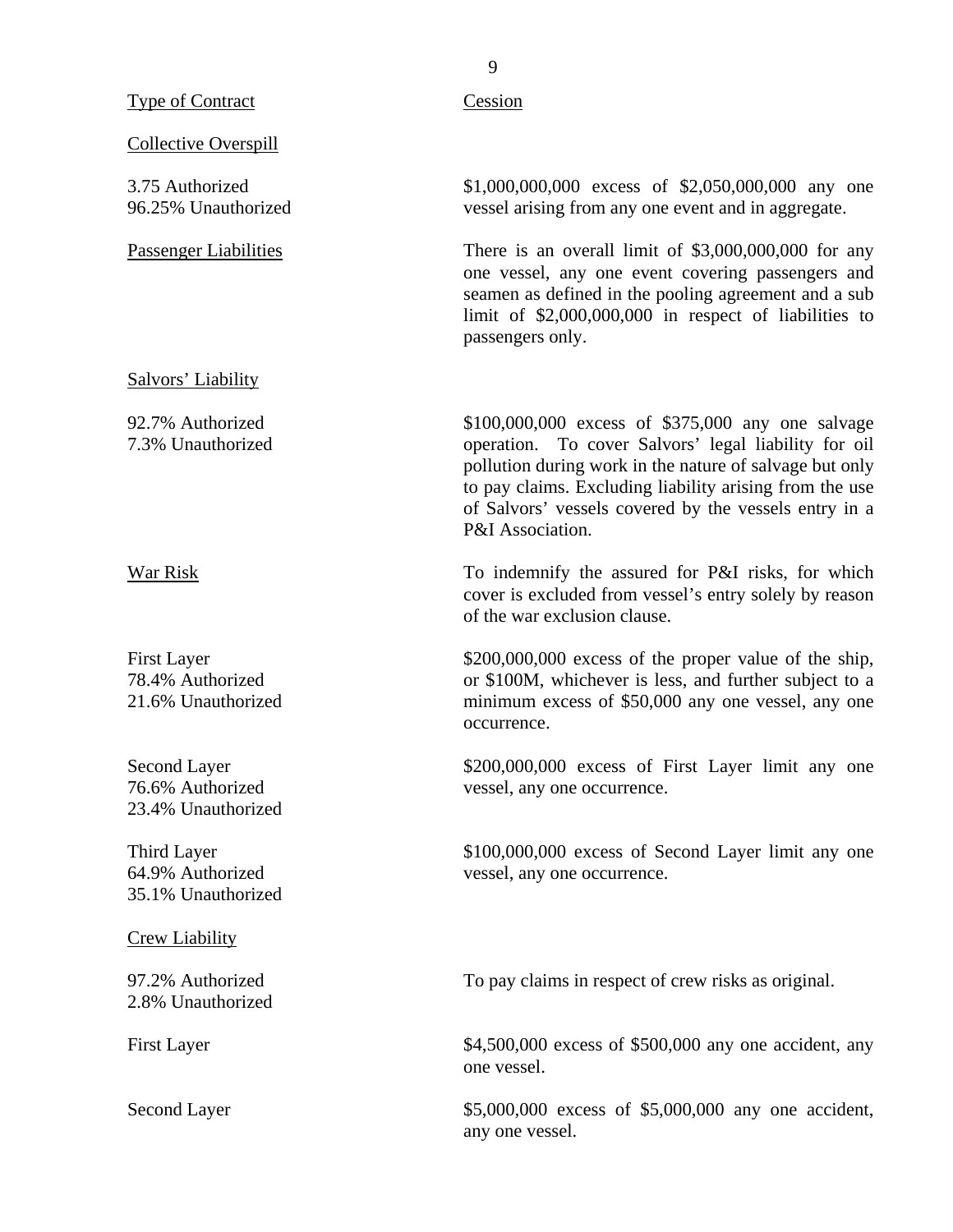Third Layer

Non-Poolable

Excess Liability – P&I 97.7% Authorized 2.3% Unauthorized

First Layer

Second Layer

#### Cession

\$20,000,000 excess of \$10,000,000 any one accident, any one vessel.

A) Protection and indemnity for extended "nonpoolable" tug and barge coverage as defined as original. \$24,000,000 any one accident or occurrence as defined as original or equivalent in other currencies excess of \$1,000,000 any one accident or occurrence as defined as original or equivalent in other currencies.

B) Charterers' liability for protection and indemnity risks (including liability cargo), damage to hull, charterers freight, charterers bunkers including other non-poolable risks excluded by virtue of pooling agreement and/or club rules (including but not limited to deviation, extended cargo, specialist operations exclusion buy-back, towers liability, contractual liability, liability to passenger as defined as original, \$24,500,000 each interest any one accident or occurrence as defined as original or equivalent in other currencies excess of \$500,000 each interest any one accident or occurrence as defined as original or equivalent in other currencies.

C) Freight, demurrage and defence coverage as defined as original, \$1,500,000 any one claim and in the aggregate as defined as original or equivalent in other currencies excess of \$500,000 any one claim as defined as original or equivalent in other currencies which in turn in excess of original deductibles and further subject \$500,000 in the aggregate per annum of losses otherwise recoverable hereunder. Subject to one reinstatement of limit hereunder at 19.75% of Original net premium.

A) Protection and indemnity for extended "nonpoolable" Tug and Barge Coverage as defined as original, \$75,000,000 any one accident or occurrence as defined as original or equivalent in other currencies excess of \$25,000,000 each interest, any one accident or occurrence.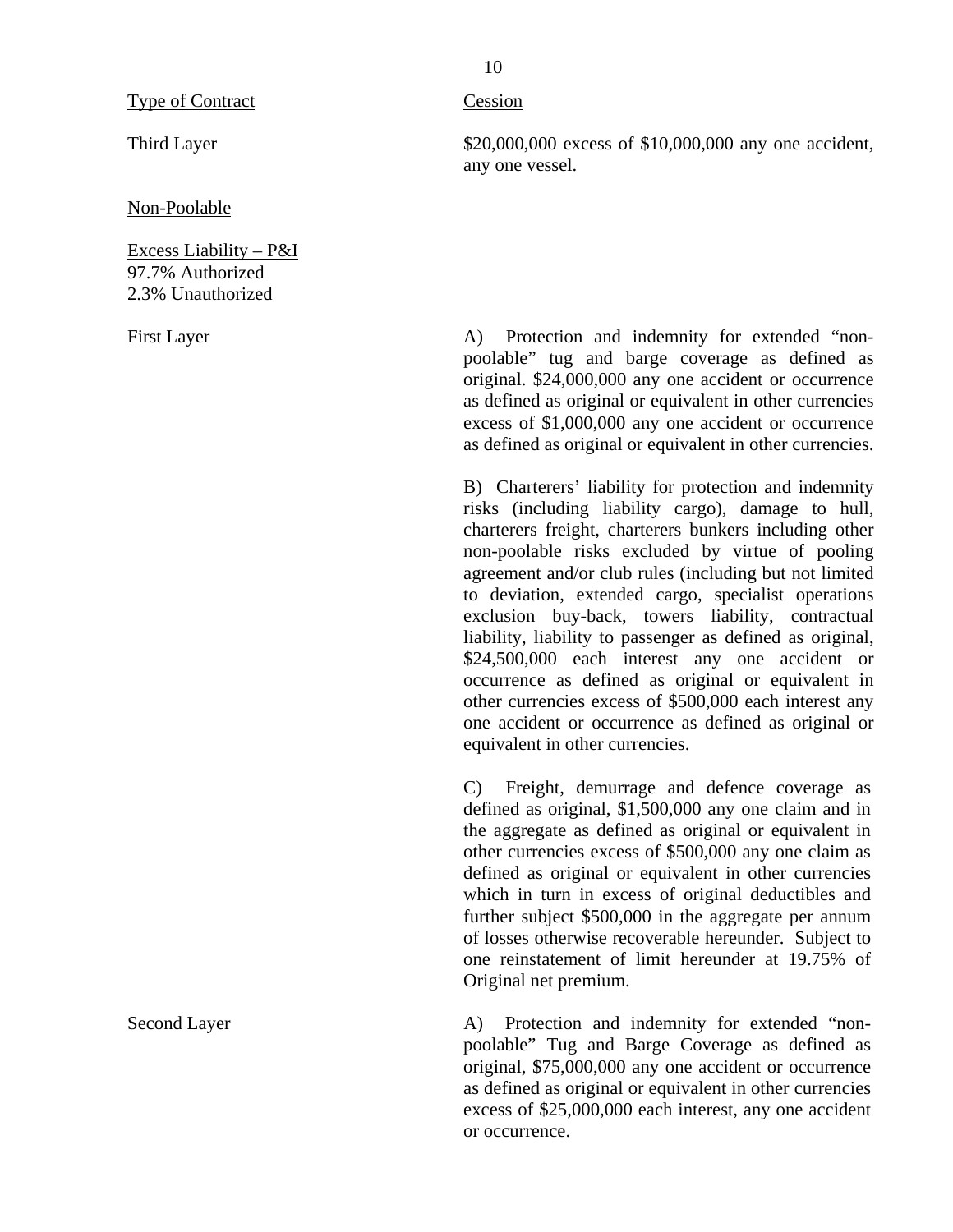Type of Contract Cession

B) Charterers' liability for protection and indemnity risks (including liability to cargo), damage to hull, charterers freight, charterers bunkers including other non-poolable risks excluded by virtue of pooling agreement and/or club rules (including but not limited to deviation, extended cargo, specialist operations exclusion buy-back, towers liability, contractual liability, liability to passengers) as defined as original, \$75,000,000 each interest any one accident or occurrence as defined as original or equivalent in other currencies excess of \$25,000,000 each interest, any one accident or occurrence as defined as original or equivalent in other currencies.

Charterers' liability for protection & indemnity risks, damage to hull, charterers freight, charterers bunkers including other non-poolable risks excluded by virtue of pooling agreement and/or Club rules as defined as original, \$250,000,000 each interest any one accident or occurrence as defined as original or equivalent in other currencies excess of \$100,000,000 each interest any one accident or occurrence as defined as original or equivalent in other currencies.

Crew Familiarization

Excess Liability – Charterers

80.3% Authorized 19.7% Unauthorized

97.2% Authorized 2.8% Unauthorized \$5,000,000 any one accident or occurrence or series of accidents or occurrences arising out of one event, subject to a deductible of \$20,000.

A review of the ceded reinsurance contracts in effect during the examination period revealed that the contract between Swiss Re and the Association did not have signatures from both parties, and the contract between Partner Re and the Association did not have the Association's signature. It is further noted that the Association was not able to provide the signed general excess of loss contracts. Only cover notes were provided as evidence of coverage.

It is recommended that the Association obtain finalized and signed reinsurance contracts in accordance with the guidelines set forth in NAIC Accounting Practices and Procedures Manual, Statements of Statutory Accounting Principles ("SSAP") 62R, paragraph 24.

In addition, it is recommended that all finalized contracts should include the required terms including insolvency clause, recoveries, entire contract and reports of premiums and losses, payment of losses in accordance with SSAP 62R, paragraph 8.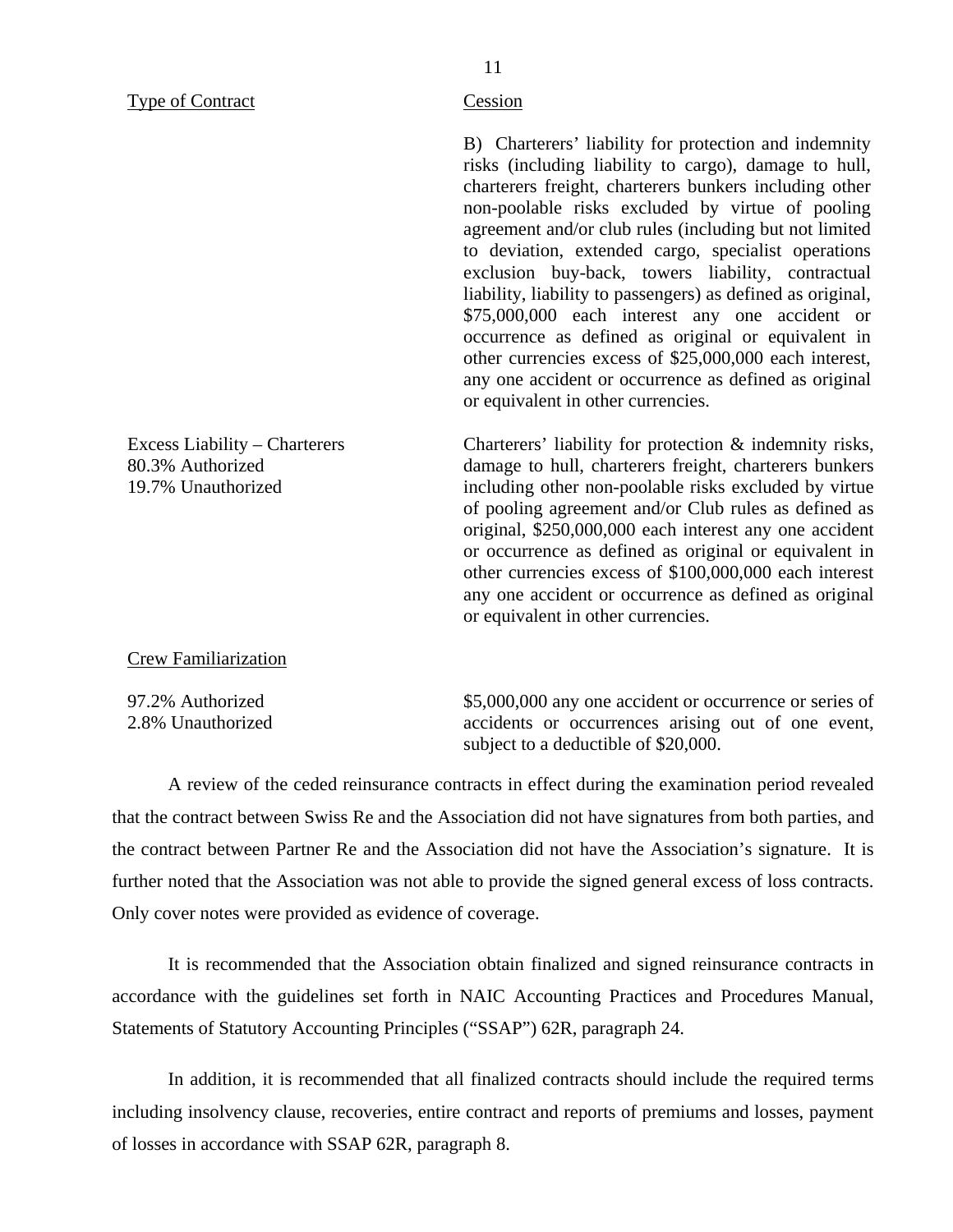It is further recommended that reinsurance contracts shall be accounted for as a retroactive reinsurance agreement if the contracts have not been finalized and signed by the parties within nine months after the commencement of the policy period covered by the reinsurance arrangement.

As part of the pooling arrangement, the Association along with the rest of the pool members entered into the designated reserves agreement, in which each Club agreed to contribute to a trust comprised of "Designated Reserves" for developing non-current claims. The Association claimed its share of the Designated Reserves, up to the amount of reinsurance recoverable from the Pool net of ceded balance payable and other allowable offsets, and reported it as a "letter of credit" in Schedule F - Part 5 Column 7 of the Annual Statement. The 2010 NAIC Annual Statement instructions state that Schedule F – Part 5 Column 10 (Other Allowed Offset Items) is for the placement of "report trust funds and other acceptable security."

It is recommended that any amount in the "Designated Reserves" trust account up to the Association's share of recoveries from the Pool shall be reported in Schedule F – Part 5 Column 10 as Other Allowed Offset Items in accordance with the Annual Statement Instructions.

#### Unauthorized Reinsurance

Letters of credit obtained by the Association to take credit for cessions to unauthorized reinsurers were reviewed for compliance with Department Regulation 133. No exceptions were noted in the letters of credit reviewed.

Other than the exception noted above, examination review found that the Schedule F data reported by the Company in its filed annual statement accurately reflected its reinsurance transactions. Additionally, management has represented that all material ceded reinsurance agreements transfer both underwriting and timing risk as set forth in SSAP No. 62R. Representations were supported by appropriate risk transfer analyses and an attestation from the Association's chief executive officer and chief financial officer pursuant to the NAIC Annual Statement Instructions. Additionally, examination review indicated that the Company was not a party to any finite reinsurance agreements. All ceded reinsurance agreements were accounted for utilizing reinsurance accounting as set forth in SSAP No. 62R.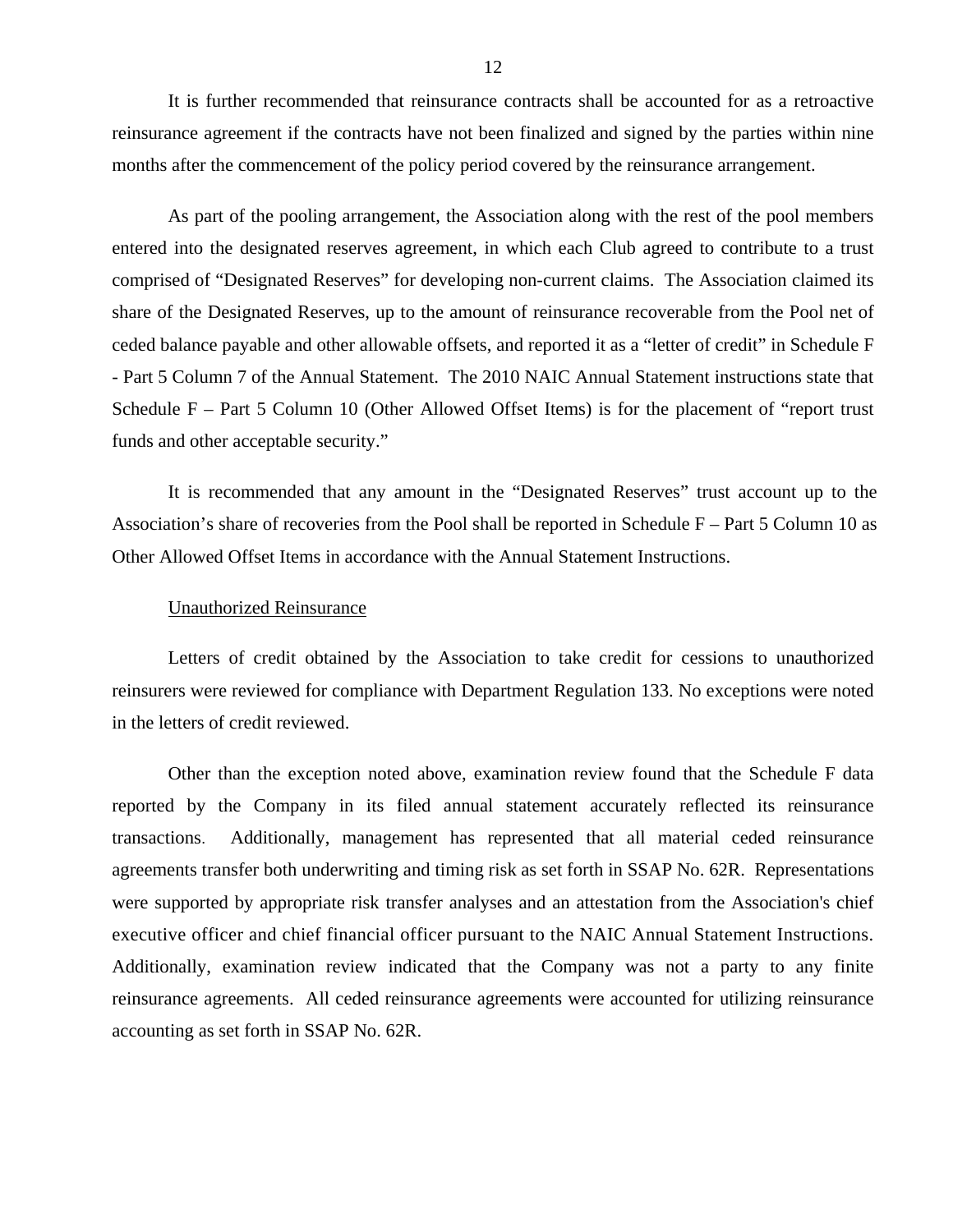#### D. Significant Operating Ratios

The following ratios have been computed as of December 31, 2010, based upon the results of this examination:

| Net premiums written to surplus as regards policyholders                               | 176.2% |
|----------------------------------------------------------------------------------------|--------|
| Liabilities to liquid assets (cash and invested assets less investments in affiliates) | 101.9% |
| Premiums in course of collection to surplus as regards policyholders                   | 52.8%  |

The above ratios fall within the benchmark ranges set forth in the Insurance Regulatory Information System of the National Association of Insurance Commissioners except for the liabilities to liquid assets ratio. The liabilities to liquid assets ratio falls outside the range due to the examination change to the Association's liability for Losses and loss adjustment expenses.

The underwriting ratios presented below are on an earned/incurred basis and encompass the five-year period covered by this examination:

|                                              | Amounts       | Ratios  |
|----------------------------------------------|---------------|---------|
| Losses and loss adjustment expenses incurred | \$447,746,243 | 71.44%  |
| Other underwriting expenses incurred         | 123,400,027   | 19.69   |
| Net underwriting loss                        | 55,587,302    | 8.87    |
| Premiums earned                              | \$626,733,572 | 100.00% |

## E. Accounts and Records

### Conflict of Interest Statement

The Association could not provide the signed conflict of interest statements for some of its directors and officers as required by its conflict of interest policy.

It is recommended that the Association make a more diligent effort to obtain signed conflict of interest statements.

It is also recommended that the Association obtain signed conflict of interest statements from all directors and officers when they were hired/elected/appointed and annually thereafter.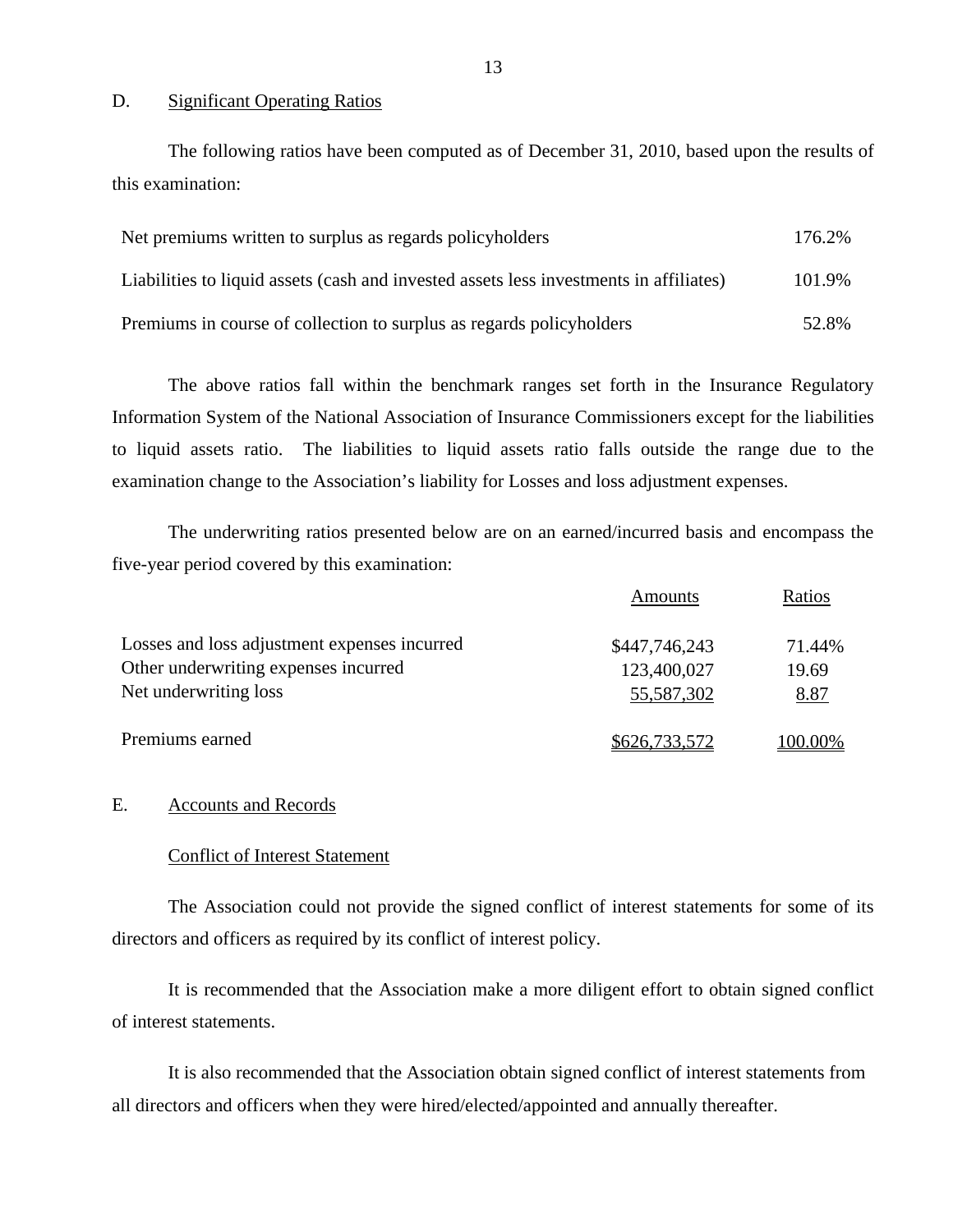## **3. FINANCIAL STATEMENTS**

## A Balance Sheet

The following shows the assets, liabilities and surplus as regards policyholders as of December 31, 2010 as determined by this examination and as reported by the Association:

|                                                                          |                   | Examination                   |                        | Association   |                                          |
|--------------------------------------------------------------------------|-------------------|-------------------------------|------------------------|---------------|------------------------------------------|
| Assets                                                                   | Assets            | Non-Admitted<br><b>Assets</b> | Net Admitted<br>Assets | Net Assets    | <b>Surplus</b><br>Increase<br>(Decrease) |
| <b>Bonds</b>                                                             | \$121,157,630     | \$<br>$\boldsymbol{0}$        | \$121,157,630          | \$121,157,630 | \$<br>$\boldsymbol{0}$                   |
| Preferred stocks                                                         | 2,105,661         | $\theta$                      | 2,105,661              | 2,105,661     | $\theta$                                 |
| Common stocks                                                            | 83,287,014        | $\overline{0}$                | 83,287,014             | 83,287,014    | $\theta$                                 |
| Cash, cash equivalents and short-term                                    |                   |                               |                        |               |                                          |
| investments                                                              | 33,583,528        | 0                             | 33,583,528             | 33,583,528    | $\theta$                                 |
| Other invested assets                                                    | 8,492,432         | 0                             | 8,492,432              | 8,492,432     | $\Omega$                                 |
| Receivables for securities                                               | 945,642           | $\theta$                      | 945,642                | 945,642       | $\boldsymbol{0}$                         |
| Investment income due and accrued                                        | 1,489,055         | $\boldsymbol{0}$              | 1,489,055              | 1,489,055     | $\boldsymbol{0}$                         |
| Uncollected premiums and agents' balances<br>in the course of collection | 34,644,945        | 2,830,229                     | 31,814,716             | 31,814,716    | $\Omega$                                 |
| Amounts recoverable from reinsurers                                      | 2,677,122         | $\theta$                      | 2,677,122              | 2,677,122     | $\theta$                                 |
| Current federal and foreign income tax                                   |                   |                               |                        |               |                                          |
| recoverable and interest thereon                                         | 415,326           | $\mathbf{0}$                  | 415,326                | 415,326       | $\Omega$                                 |
| Electronic data processing equipment and<br>software                     | 94,827            | $\mathbf{0}$                  | 94,827                 | 94,827        | $\Omega$                                 |
| New York state income tax & payroll taxes                                |                   |                               |                        |               |                                          |
| receivable                                                               | (673)             | 0                             | (673)                  | (673)         | $\overline{0}$                           |
| Paid loss in suspense                                                    | 881,277           | 434,284                       | 446,993                | 446,993       | $\Omega$                                 |
| Future assessments up to difference in                                   |                   |                               |                        |               |                                          |
| ultimate & present value of losses                                       | <u>18,819,478</u> | 0                             | 18,819,478             | 18,074,478    | 745,000                                  |
| Total assets                                                             | \$308,593,264     | \$3,264,513                   | *\$305,328,751         | \$304,583,751 | \$745,000                                |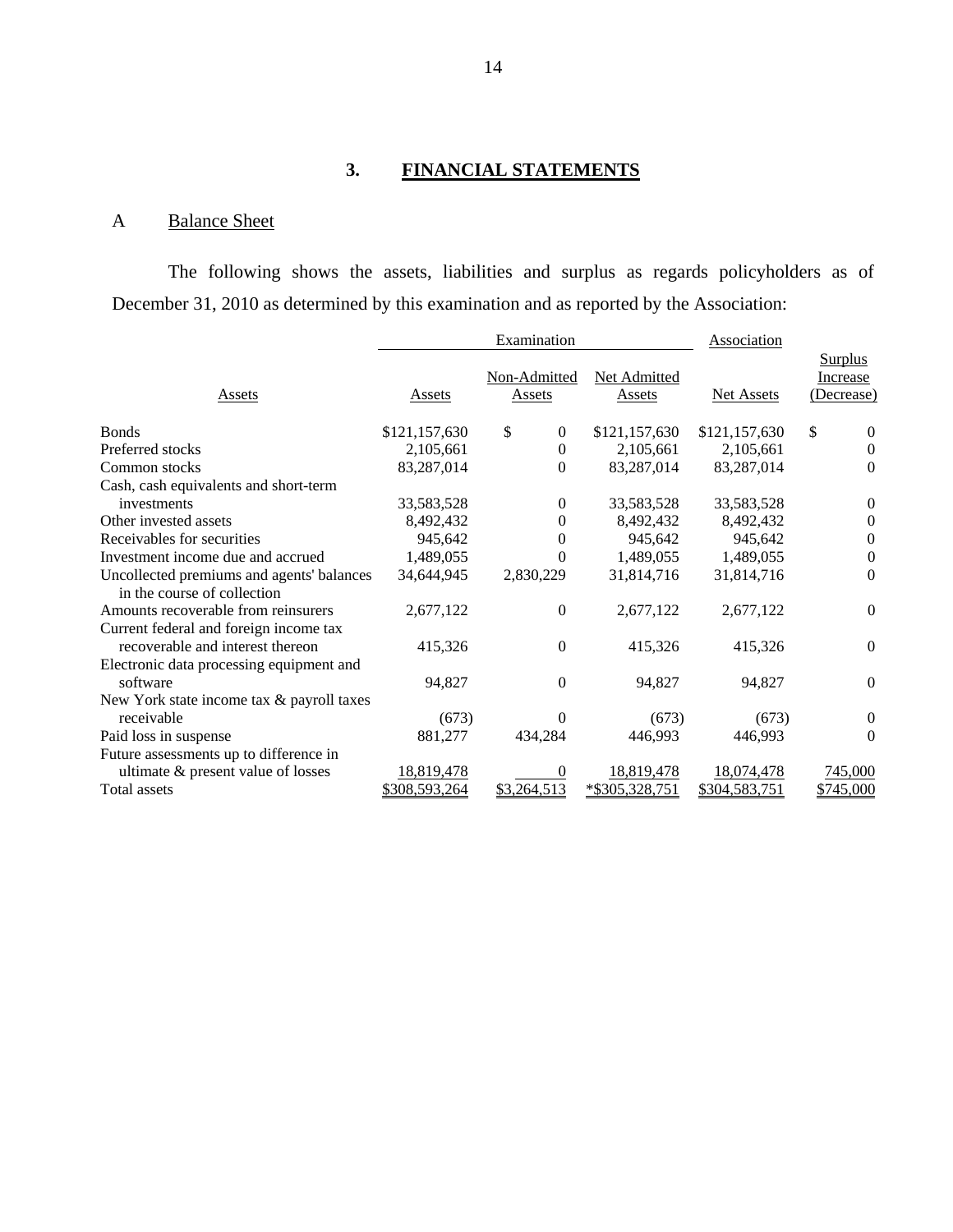#### Liabilities, Surplus and Other Funds

|                                                                       |                    |                    | Surplus<br>Increase |
|-----------------------------------------------------------------------|--------------------|--------------------|---------------------|
| Liabilities                                                           | <b>Examination</b> | <b>Association</b> | (Decrease)          |
| Losses and loss adjustment expenses                                   | \$210,870,462      | \$199,007,462      | \$(11,863,000)      |
| Other expenses (excluding taxes, licenses and fees)                   | 263,006            | 263,006            |                     |
| Taxes, licenses and fees (excluding federal and foreign income taxes) | 250                | 250                |                     |
| Borrowed money                                                        | 7,500,000          | $\Omega$           | (7,500,000)         |
| Unearned premiums                                                     | 14,268,474         | 4,268,474          |                     |
| Ceded reinsurance premiums payable (net of ceding commissions)        | 3,027,707          | 3,027,707          |                     |
| Amounts withheld or retained by company for account of others         | 6,024,758          | 6,024,758          |                     |
| Provision for reinsurance                                             | 187,989            | 187,989            |                     |
| Payable for securities                                                | 2,869,596          | 2,869,596          |                     |
| Aggregate write-ins for liabilities                                   |                    | 7,500,000          | 7,500,000           |
| Total liabilities                                                     | \$245,012,242      | \$233,149,242      | \$(11,863,000)      |
| <b>Surplus and Other Funds</b>                                        |                    |                    |                     |
| Unassigned funds (surplus)                                            | *\$60,316,509      | \$71,434,509       | $*$(11,118,000)$    |
| Total liabilities, surplus and other funds                            | *\$305.328.751     | \$304,583,751      |                     |

\* Immaterial difference due to rounding

NOTE: The Internal Revenue Service has not yet begun to audit tax returns 2006 through 2010. The examiner is unaware of any potential exposure of the Association to any tax assessment and no liability has been established herein relative to such contingency.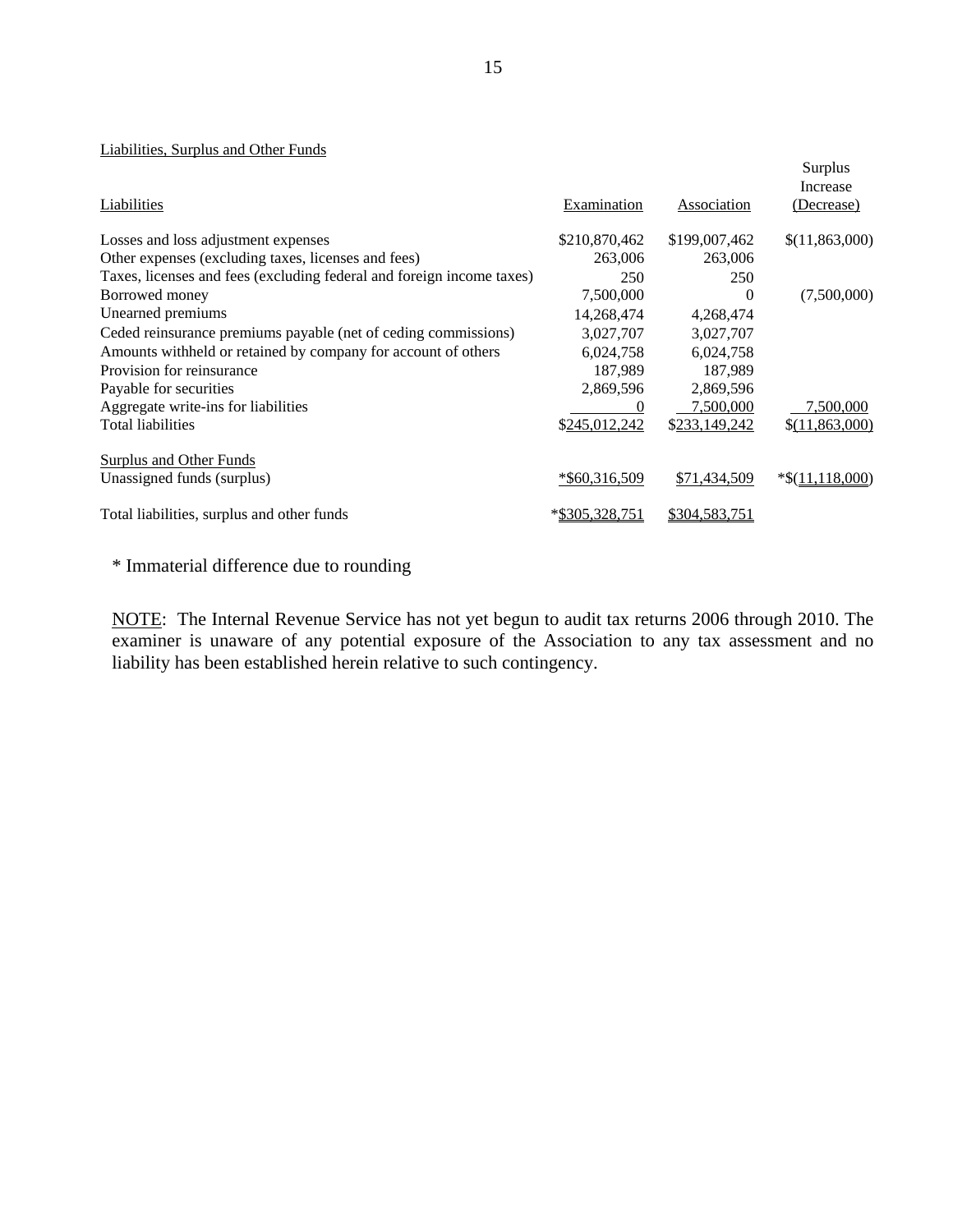## <span id="page-17-0"></span>B. Underwriting & Investment Exhibit

Surplus as regards policyholders increased \$82,776,571 during the five-year examination period from January 1, 2006 through December 31, 2010, detailed as follows:

## Underwriting Income

| Premiums earned                                                                                                                                        |                                     | \$626,733,572  |
|--------------------------------------------------------------------------------------------------------------------------------------------------------|-------------------------------------|----------------|
| Deductions:<br>Losses and loss adjustment expenses incurred<br>Other underwriting expenses incurred<br>Aggregate write-ins for underwriting deductions | \$447,746,243<br>123,400,028<br>(1) |                |
| Total underwriting deductions                                                                                                                          |                                     | 571,146,270    |
| Net underwriting gain or (loss)                                                                                                                        |                                     | \$55,587,302   |
| <b>Investment Income</b>                                                                                                                               |                                     |                |
| Net investment income earned<br>Net realized capital gain                                                                                              | \$24,120,596<br>8,902,138           |                |
| Net investment gain or (loss)                                                                                                                          |                                     | \$33,022,734   |
| Other Income                                                                                                                                           |                                     |                |
| Net gain or (loss) from agents' or premium balances charged off<br>Aggregate write-ins for miscellaneous income                                        | \$(16,479,797)<br>732,263           |                |
| Total other income                                                                                                                                     |                                     | \$(15,747,534) |
| Net income after dividends to policyholders but before federal<br>and foreign income taxes                                                             |                                     | \$72,862,502   |
| Federal and foreign income taxes incurred                                                                                                              |                                     | 1,003,198      |
| Net income                                                                                                                                             |                                     | \$71,859,304   |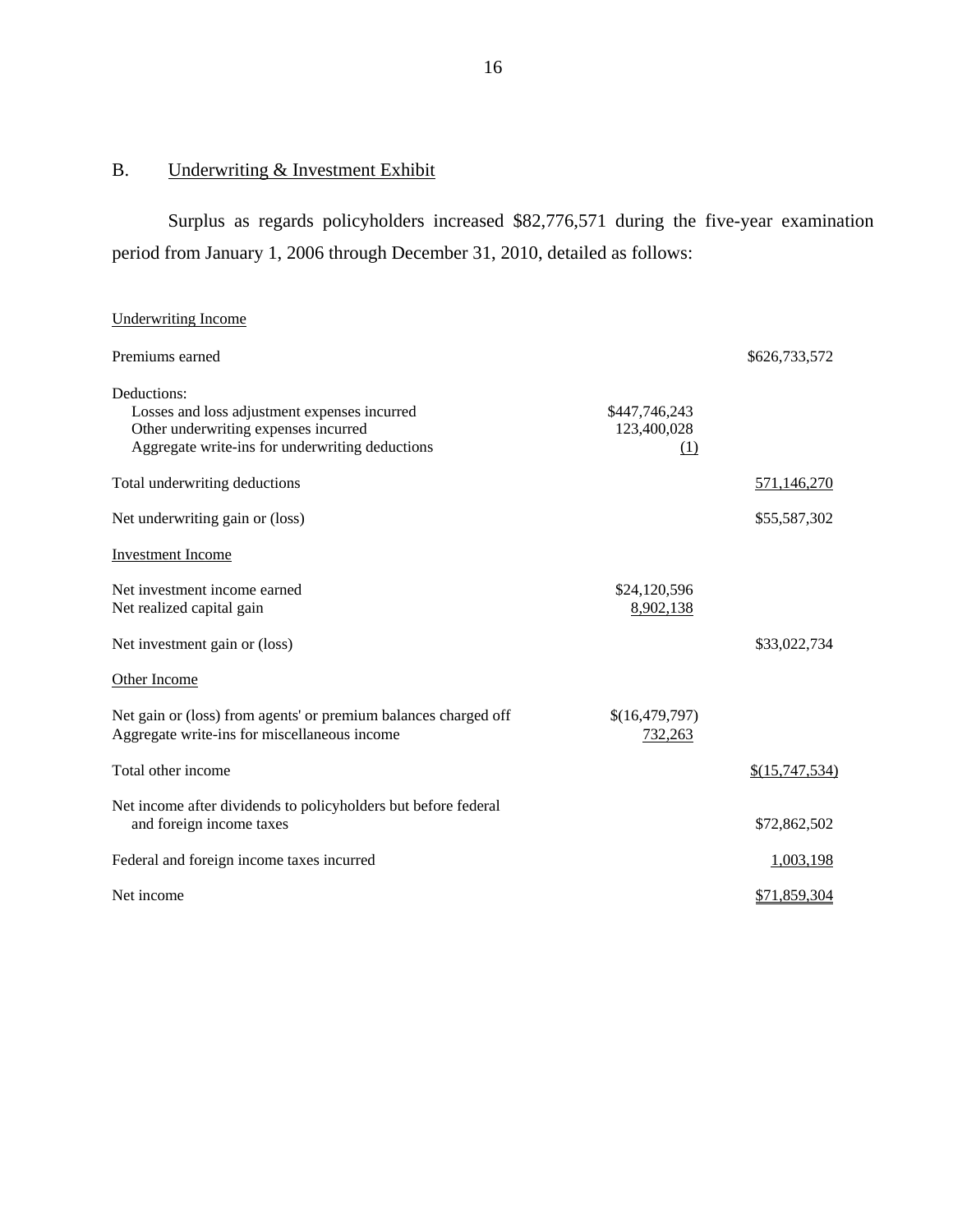#### C. Capital and Surplus Account

Surplus as regards policyholders per report on

| Surprus as regards porteynomers per report on<br>examination as of December 31, 2005 |                |                | \$(36,219,080) |
|--------------------------------------------------------------------------------------|----------------|----------------|----------------|
|                                                                                      | Gains in       | Losses in      |                |
|                                                                                      | <b>Surplus</b> | <b>Surplus</b> |                |
| Net income                                                                           | \$71,859,304   |                |                |
| Net unrealized capital gains or (losses)                                             | 5,903,842      |                |                |
| Change in nonadmitted assets                                                         | 17,867,346     |                |                |
| Change in provision for reinsurance                                                  | 2,646,030      |                |                |
| Aggregate write-ins for gains and losses in surplus                                  | $\theta$       | \$1,740,933    |                |
| Total gains and losses                                                               | \$98,276,522   | \$1,740,933    |                |
| Net increase (decrease) in surplus                                                   |                |                | 96,535,589     |
| Surplus as regards policyholders per report on                                       |                |                |                |
| examination as of December 31, 2010                                                  |                |                | \$60.316.509   |

#### **4. LOSSES AND LOSS ADJUSTMENT EXPENSES**

The examination liability for the captioned items of \$210,870,462 is \$11,863,000 more than the \$199,007,462 reported by the Association as of December 31, 2010. The reserve deficiency of \$11,863,000 represents 16.6% of the Association's reported surplus to policyholders as of December 31, 2010.

The examination change is based on the Department's review of the actuarial analysis performed by the Company's independent actuarial consultant and implementation of our own selections, where warranted, to project losses and loss adjustment expenses to ultimate.

The examination analysis was conducted in accordance with generally accepted actuarial principles and practices and was based on statistical information contained in the Association's internal records and in its filed annual statements.

## **5. FUTURE ASSESSMENTS UP TO THE DIFFERENCE BETWEEN ULTIMATE & PRESENT VALUE OF LOSSES**

The examination admitted asset for the captioned item of \$18,819,478 is \$745,000 more than the \$18,074,478 reported by the Association as of December 31, 2010.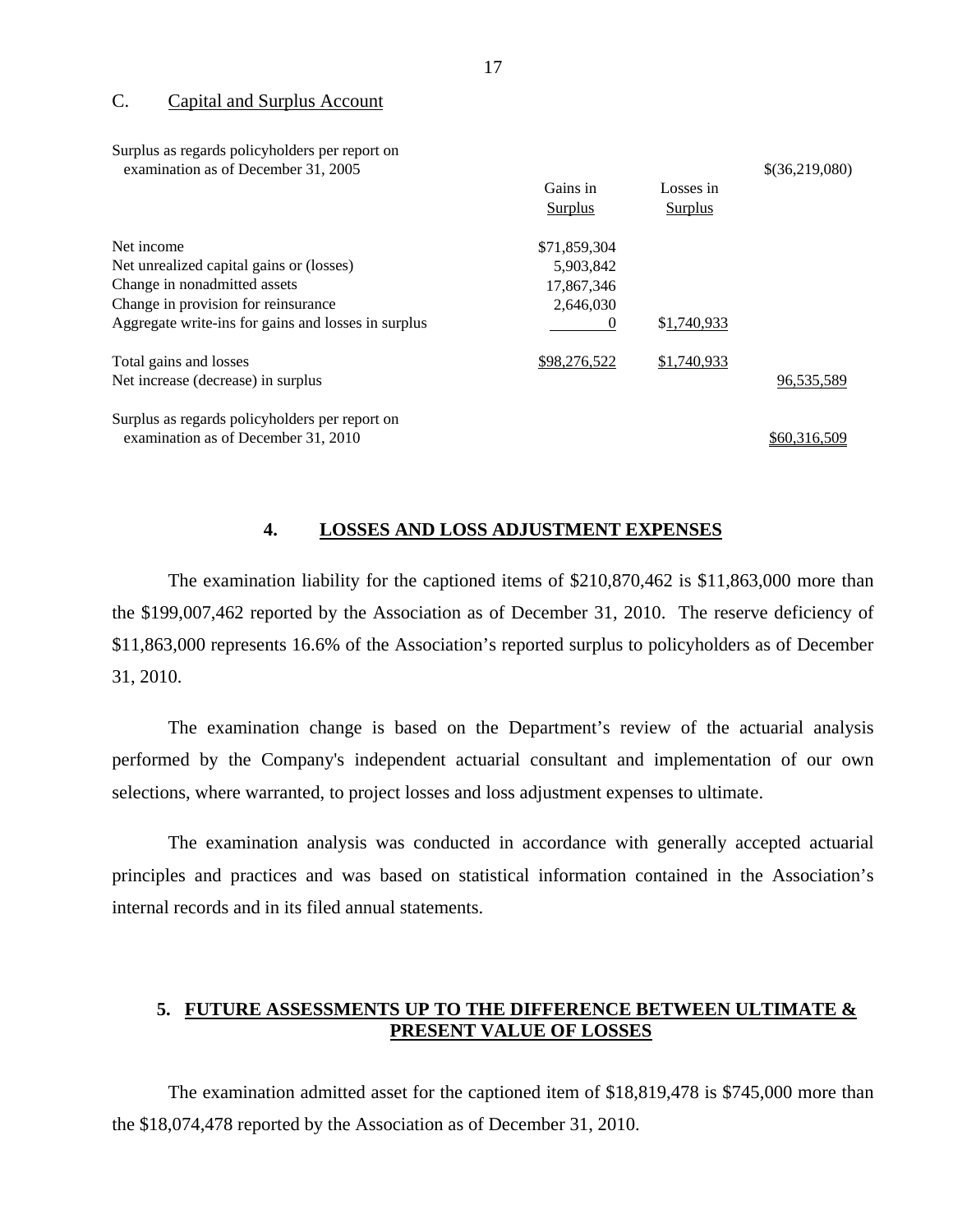The admitted asset represents anticipated future assessments and reflects the ability and practice of the Association to levy assessments for policy year deficits when needed. The Department granted a permitted practice to the Association allowing it to take credit for the captioned item as an admitted asset based on the determination that if there are sufficient invested assets to cover the present value of losses, the difference between the actual loss amount and the present value, would be allowed as an admitted asset. The allowance of this asset is based on the understanding that:

> 1. The Association's policies allows them to assess their members if additional funds are needed to cover outstanding losses and;

> 2. The Association is under no legal obligation to pay the losses on any policy on which the member has defaulted on premium or assessment payments.

The Association admitted asset was derived using the projected loss payout pattern from its consulting actuary's actuarial report and applying a discount rate of 4.91%. The examination admitted asset was determined using the loss payout pattern from the Department's actuarial review and applying the same discount rate of 4.91%.

The discount rate used is supposed to represent the expected net investment return of the Association's investment portfolio. As part of this permitted practice, the Department requires the Association to submit quarterly verification of the interest rate used in the calculation of the captioned asset, as well as verification of the methodology and data used in the calculation of this asset. The Association failed to provide the Department with this information during the examination period.

Subsequent to the examination period, the Association provided the Department with the data used to determine the 2010 discount rate. On October 25, 2011, the Department granted the Association continued use of this permitted practice, provided that the discount rate will be capped at a rate no greater than the average of the 10-year Treasury rate, plus 100 basis points. This permitted practice is predicated upon the Association's ability to assess their membership for any shortfalls in their statutory surplus. With the imposed cap on the discount rate, it is no longer necessary for the Association to submit quarterly documentation verifying the interest rate used in the calculation.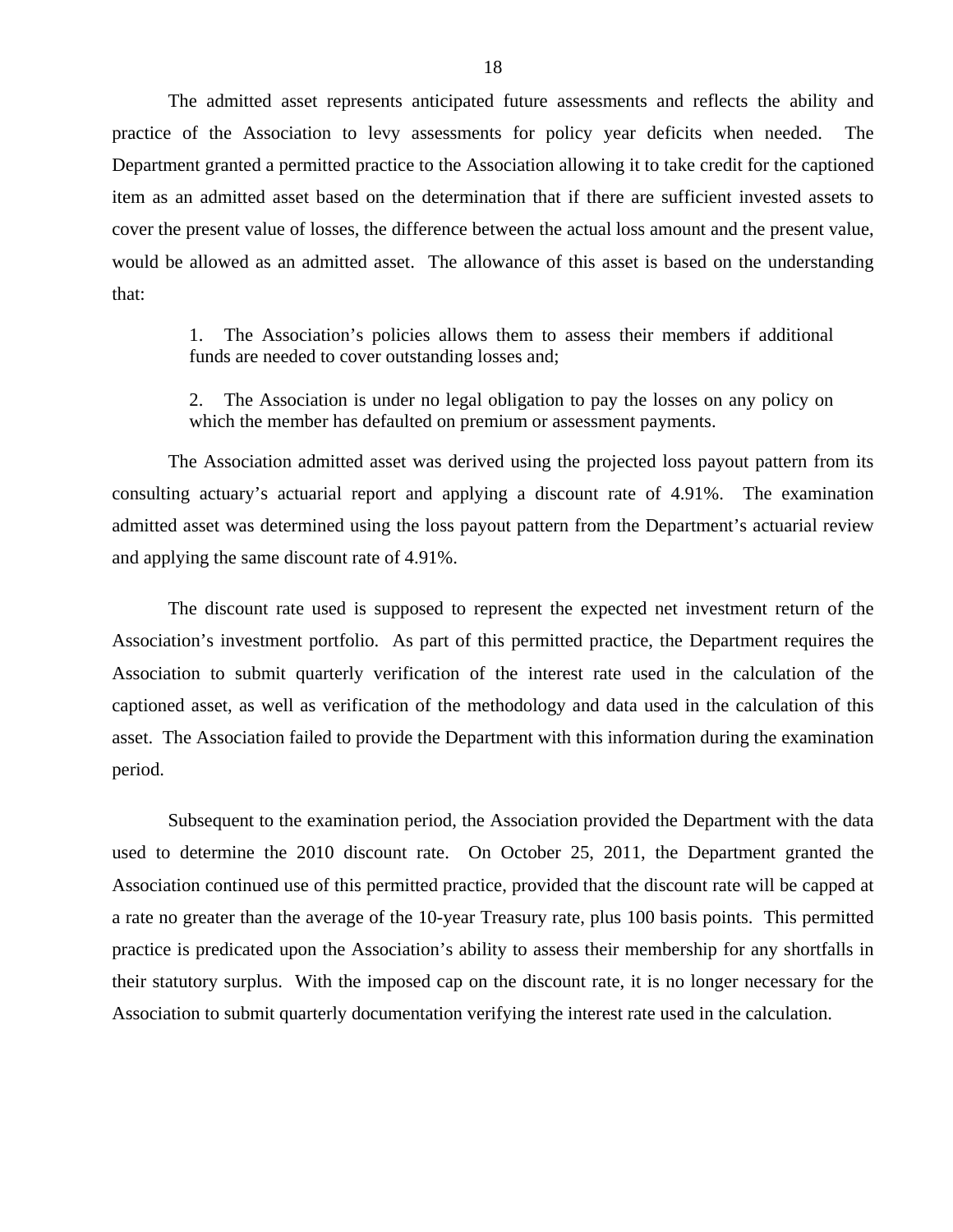#### **6. BORROWED MONEY**

<span id="page-20-0"></span>The association reported a liability in the amount of \$7,500,000 under the caption "Aggregate write-ins for liabilities" on line 25 of the liability page in its 2010 annual statement. This examination has reclassified this item to line 8 of the liability page under the caption "borrowed money." The reclassification has no effect on the Association's surplus as regards policyholders.

The liability represents the balance owed by the Association on a line of credit. The NAIC Annual Statement Instructions state the following with respect to Line 8 of the liability page:

". . . Report the unpaid balance outstanding at the year-end on any borrowed money plus accrual interest and any unamortized premium or discount (commercial paper, bank loans, notes, etc). Include interest payable on debt reported as a liability. . ."

It is recommended that the Association report the loan of \$7,500,000 plus accrual interest on Line 8 of the liability page in accordance with the NAIC Annual Statement Instructions.

#### **7. COMPLIANCE WITH PRIOR REPORT ON EXAMINATION**

The prior report on examination contained twenty-three comments and recommendations as follows (page numbers refer to the prior report):

#### ITEM PAGE NO.

#### A. Conclusion

This examination has determined that as of December 31, 2005, the 1, 18, 23 Association's liabilities exceeded its assets in the amount of \$36,219,080, and its Department mandated minimum required surplus of \$7,500,000 was impaired in the amount of \$43,719,080. It is noted that the Association is a not for profit, assessable, mutual indemnity insurer, which allow it to assess its members additional sums if the premiums charged and interest earned on capital are not sufficient to cover the actual losses. Additionally, under the contracts issued by the Association to its members, each member agrees that it has a liability for the payment of its proportionate share of any deficiency.

The Association completed the impairment plan by issuing subsequent assessments of \$39,275,944 for policy year 2005 and prior. The Association subsequently received the assessments and has cured the impairment.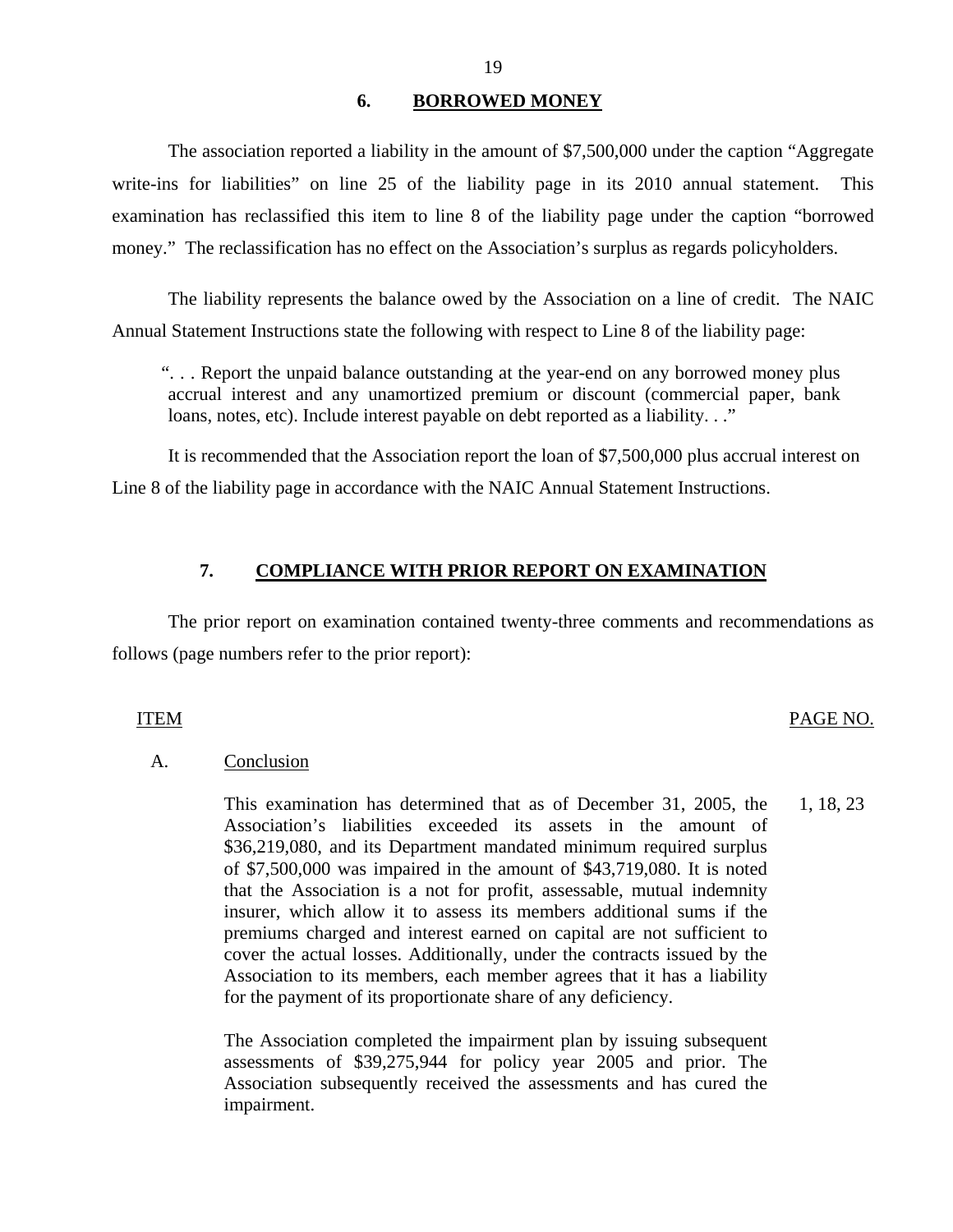#### B. Management

i. It is recommended that board members who are unable or unwilling to 5 attend meetings consistently should resign or be replaced.

The Association has complied with this recommendation.

ii. It is recommended that the Association furnish each member of its 5 board of directors with the report on examination and each such member sign a statement, which shall be retained in the Association's files, confirming that such member has received and read such report, pursuant to the provisions of Section 312(b) of the New York Insurance Law.

The Association has complied with this recommendation.

C. Territory and Plan of Operation

It is recommended that the Association report its premiums written 7 outside the United States in line 57 of Schedule T according to NAIC annual statement instructions.

Due to the unique mutual indemnity nature of the Association's operations in ocean marine business and the fact that all of its business is written at its New York City home office, the Department allows the Association to continue to report premiums processed at its New York home office as written in New York State.

#### D. Reinsurance

i. It is recommended that the Association account for premiums and losses 8 assumed from and ceded to the Pool on a gross basis, rather than netted against each other, pursuant to the provisions of SSAP No. 63, paragraph 8.

The Association has complied with this recommendation.

ii. It is recommended that the Association not include assumed reinsurance 8 losses as an offset to its provision for unauthorized reinsurance in Schedule F, Part 5 of its annual statement.

The Association has complied with this recommendation.

iii. It is recommended that the Association comply with Department 9 Regulation 98 and have its reinsurance intermediary procure written evidence from the assuming insurers that they agree to the risk or that the reinsurance intermediary has the authority to bind coverage for the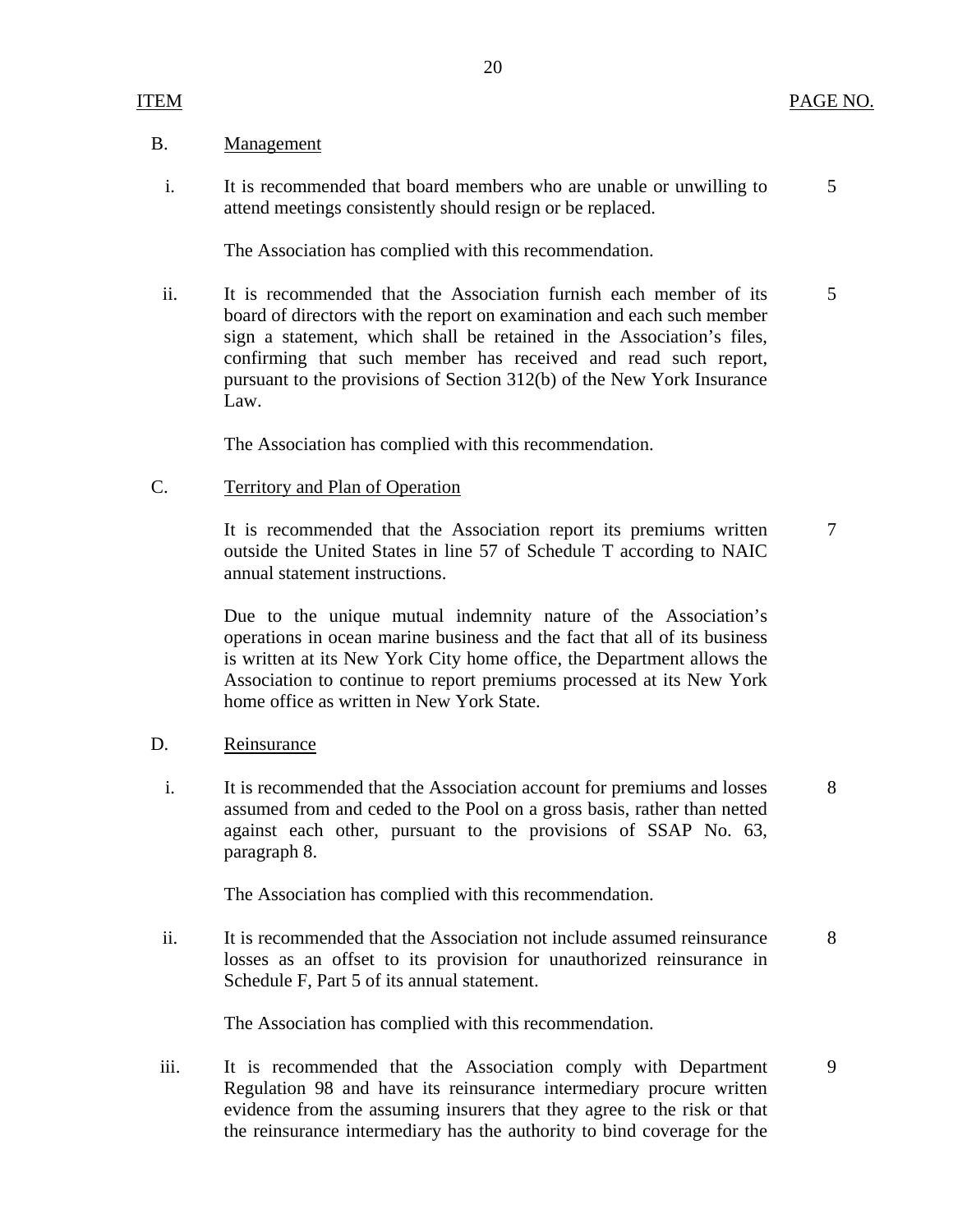assuming insurer.

The Association has complied with this recommendation.

iv. It is recommended that the Association obtain finalized reinsurance 9 contracts in accordance with the guidelines set forth in SSAP No. 62, paragraph 23.

21

The Association has not complied with this recommendation. A similar comment is made in this report.

v. It is also recommended that where the Association does not receive 9 finalized signed reinsurance contracts from its reinsurance intermediaries within nine months of the annual statement as of date, that it should treat such arrangements as retroactive reinsurance agreements.

The Association has not complied with this recommendation. A similar comment is made in this report.

vi. It is recommended that the Association amend its reinsurance 9 agreements to include the insolvency clause meeting the requirement of Section  $1308(a)(2)(A)(i)$  and (ii) of the New York Insurance Law. A similar recommendation was made in the prior report on examination.

A similar comment is made in the report and addressed in the Summary of Comments and Recommendations- item A ii.

vii. It is recommended that the Association retain all letters of credit that are 13 being used by it to take credit for reinsurance recoverable balances due from unauthorized reinsurers.

The Association has complied with this recommendation.

viii. It is recommended that the Association maintain all of the required 13 documentation pursuant to the provisions of Department Regulation 20 to take credit for cessions to unauthorized reinsurers.

The Association has complied with this recommendation.

E. Abandoned Property Report

It is recommended that the Association file its abandoned property 14 reports on a timely basis pursuant to the provisions of Section 1316 of the New York Abandoned Property Law.

The Association has complied with this recommendation.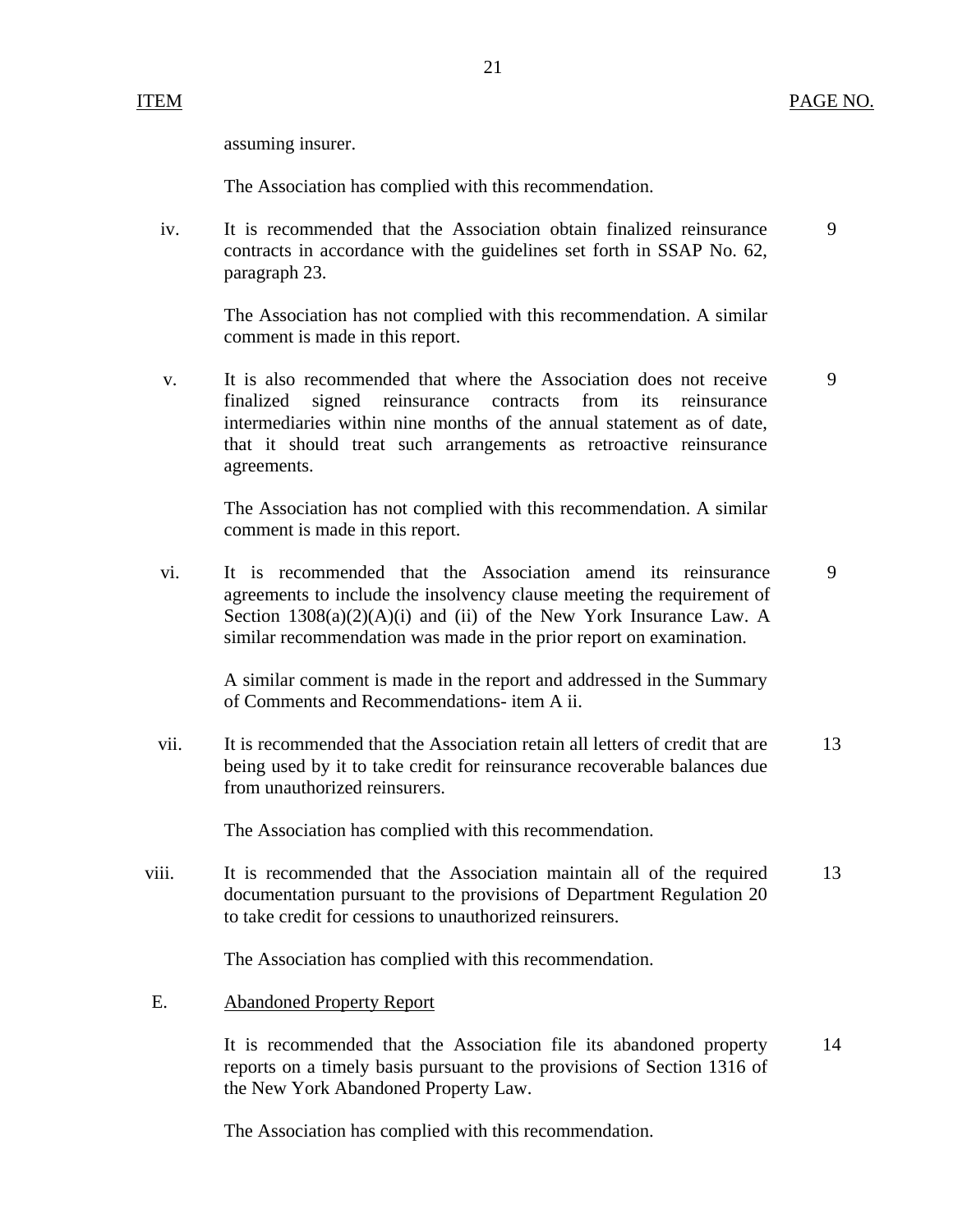### F. Accounts and Records

### i. Directors and Officer Policy

It is recommended that the Association comply with Department 15 Regulation 110, Part 72.4 and add a coinsurance of .5% to its directors and officers' policy.

The Association has complied with this recommendation.

#### ii. CPA Contract

It is recommended that the Association comply with Section  $307(b)(1)$  15 of the New York Insurance Law and Part 89.2 of Department Regulation 118 regarding its CPA contract by including a provision which requires the accountant to notify the superintendent if the accountant has determined that the insurer has materially misstated its filed financial condition.

The Association has complied with this recommendation.

#### iii. Fidelity Insurance

It is recommended that either the Association or Shipowners Claims 15 Bureau obtain fidelity insurance to properly safeguard the Association's assets.

The Association has complied with this recommendation.

#### iv. Reinsurance Recoverable

a. It is recommended that the Association comply with Section 16 1301(a)(22) of the Insurance Law and SSAP No. 20, paragraph 2 and non-admit those recoverable that are not available for payment of losses and claims.

The Association has complied with this recommendation.

b. It is recommended that the Association offset any recoverable deemed 16 uncollectible against the accounts, exhibits and schedules in which they were originally recorded, pursuant to the provisions of paragraph 56 of SSAP No. 62.

The Association has complied with this recommendation.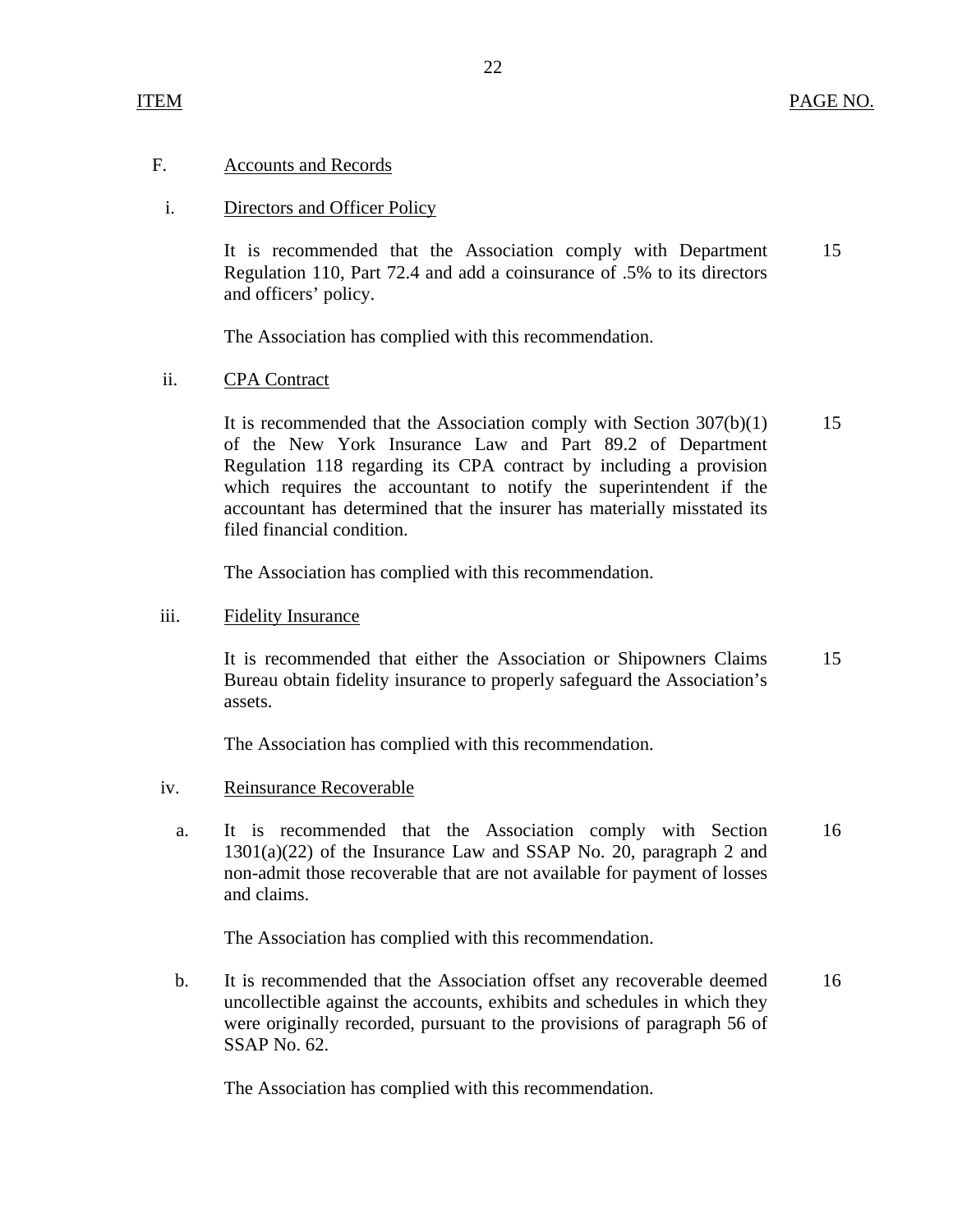#### v. Admitted Assets

It is recommended that the Association comply with Section  $1302(a)(5)$  16 of the New York Insurance Law and does not report tangible fixture as admitted assets.

The Association has complied with this recommendation.

### vi. Conflict of Interest Statement

It is recommended that each director of the Association sign a conflict 16 of interest statement annually and disclose any conflict.

The Association has not complied with this recommendation. A similar comment is made in this report.

## G. Uncollected Premiums and Agents' Balances in the Course of Collection

i. It is recommended that the Association comply with SSAP No. 6 and 21 Department Regulation 13-A, when determining the non-admitted portion of uncollected premiums and agents' balances in the course of collection.

The Association has complied with this recommendation.

ii. It is recommended that the Association comply with SSAP 6, paragraph 21 10 and write off any receivable deemed uncollectible.

The Association has complied with this recommendation.

H. Future Assessments Up to Difference in Ultimate and Present Value of Losses

> It is recommended that the Association submit the documentation 22 agreed upon with the Department on a timely basis.

With the imposed cap on the discount rate, it is no longer necessary for the Association to submit quarterly documentation verifying the interest rate used in the calculation.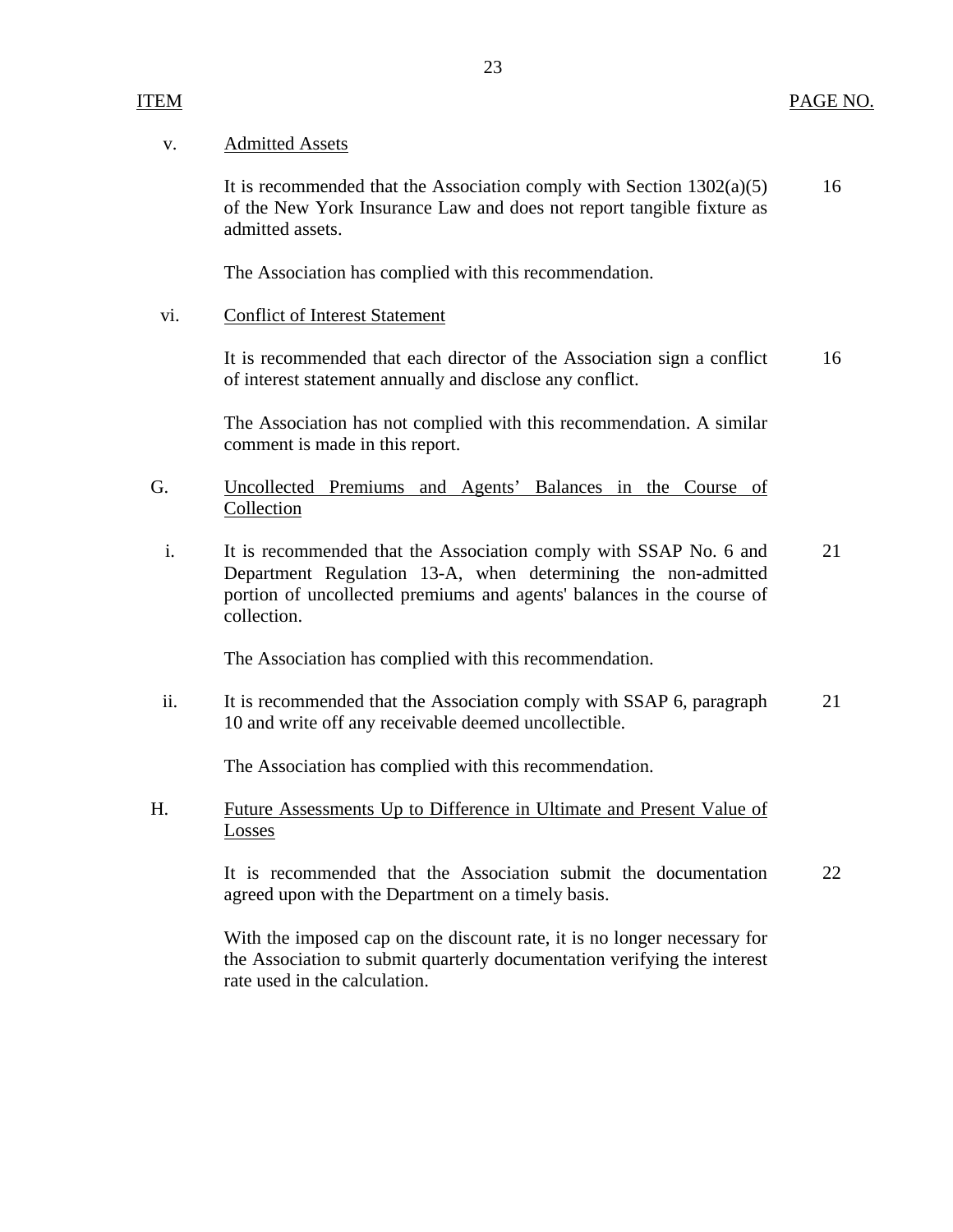## **8. SUMMARY OF COMMENTS AND RECOMMENDATIONS**

<span id="page-25-0"></span>

| <b>ITEM</b> |                                                                                                                                                                                                                                                                                                          | PAGE NO. |
|-------------|----------------------------------------------------------------------------------------------------------------------------------------------------------------------------------------------------------------------------------------------------------------------------------------------------------|----------|
| A.          | Reinsurance                                                                                                                                                                                                                                                                                              |          |
| i.          | It is recommended that the Association obtain finalized and signed<br>reinsurance contracts in accordance with the guidelines set forth in<br>SSAP 62R, paragraph 24.                                                                                                                                    | 11       |
| ii.         | It is recommended that all finalized contracts should include the<br>required terms including insolvency clause, recoveries, entire contract<br>and reports of premiums and losses, payment of losses in accordance<br>with SSAP 62R, paragraph 8.                                                       | 11       |
| iii.        | It is further recommended that reinsurance contracts shall be accounted<br>for as a retroactive reinsurance agreement if the contracts have not been<br>finalized and signed by the parties within nine months after the<br>commencement of the policy period covered by the reinsurance<br>arrangement. | 12       |
| iv.         | It is recommended that any amount in the "Designated Reserves" trust<br>account up to the Association's share of recoveries from the Pool shall<br>be reported in Schedule $F - Part 5$ Column 10 as Other Allowed Offset<br>Items in accordance with the Annual Statement Instructions.                 | 12       |
| <b>B.</b>   | <b>Accounts and Records</b>                                                                                                                                                                                                                                                                              |          |
|             | <b>Conflict of Interest Statement</b>                                                                                                                                                                                                                                                                    |          |
| i.          | It is recommended that the Association make a more diligent effort to<br>obtain signed conflict of interest statements.                                                                                                                                                                                  | 13       |
| ii.         | It is also recommended that the Association obtain a signed conflict of<br>interest statement from all directors and officers at the time they are<br>hired/elected/appointed and annually thereafter.                                                                                                   | 13       |
| C.          | <b>Loss and Loss Adjustment Expenses</b>                                                                                                                                                                                                                                                                 |          |
|             | The examination liability for the captioned items of $$210,870,462$ is<br>$$11,863,000$ more than the \$199,007,462 reported by the Association as<br>of December 31, 2010.                                                                                                                              | 17       |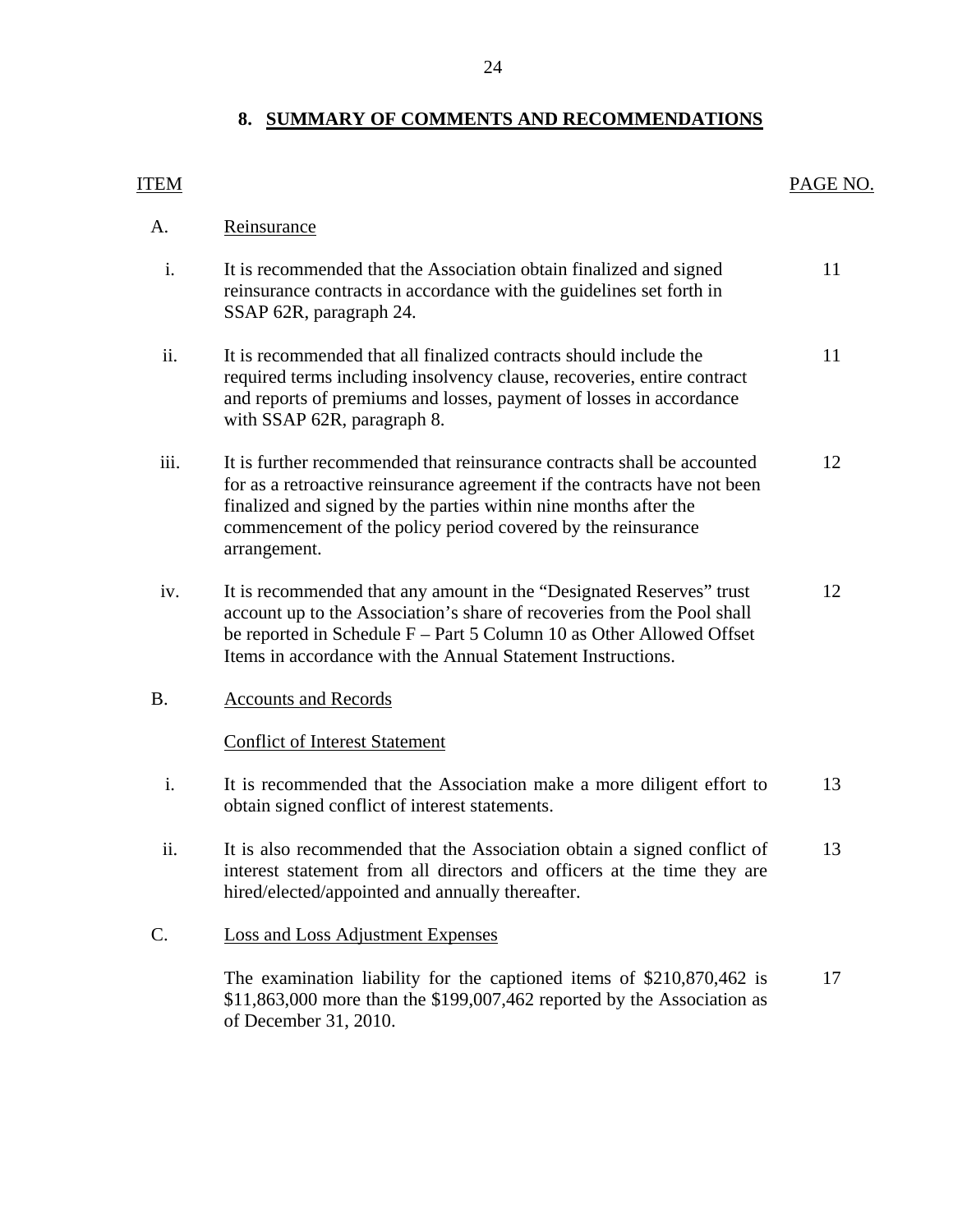## D. Future Assessments Up To The Difference Between Ultimate & Present Value of Losses

The examination admitted asset for the captioned item of \$18,819,478 is 17 \$745,000 more than the \$18,074,478 reported by the Association as of December 31, 2010.

## E. Borrowed Money

It is recommended that the Association should report the loan of 19 \$7,500,000 plus accrual interest on Line 8 of the liability page in accordance with the Annual Statement Instructions.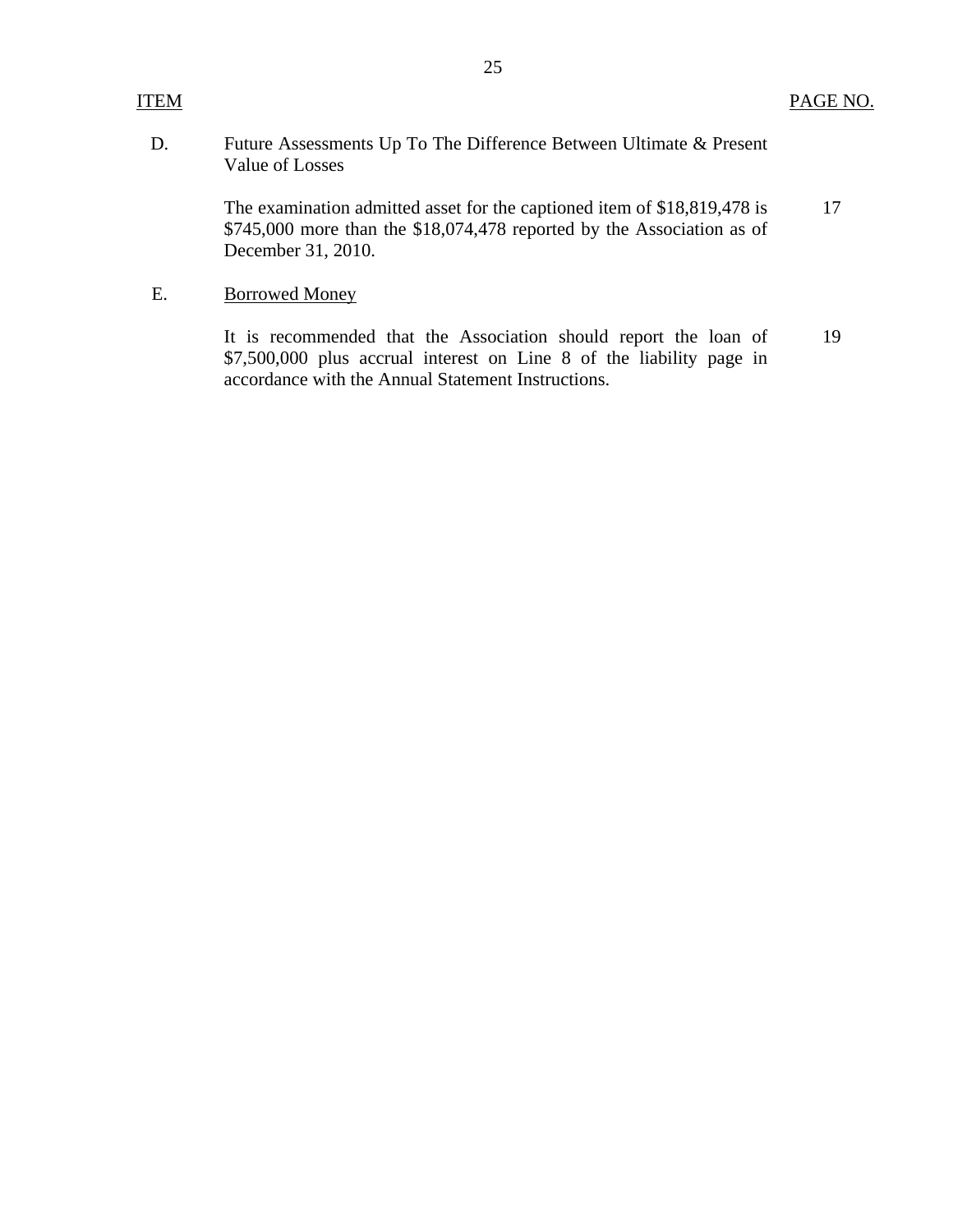Respectfully submitted,

 Wei Cao Senior Insurance Examiner

## STATE OF NEW YORK ) )ss: COUNTY OF NEW YORK )

WEI CAO, being duly sworn, deposes and says that the foregoing report, subscribed by her, is true to the best of her knowledge and belief.

Wei Cao

Subscribed and sworn to before me

this  $\_\_\_\_\_$  day of  $\_\_\_\_\_\_$ , 2013.